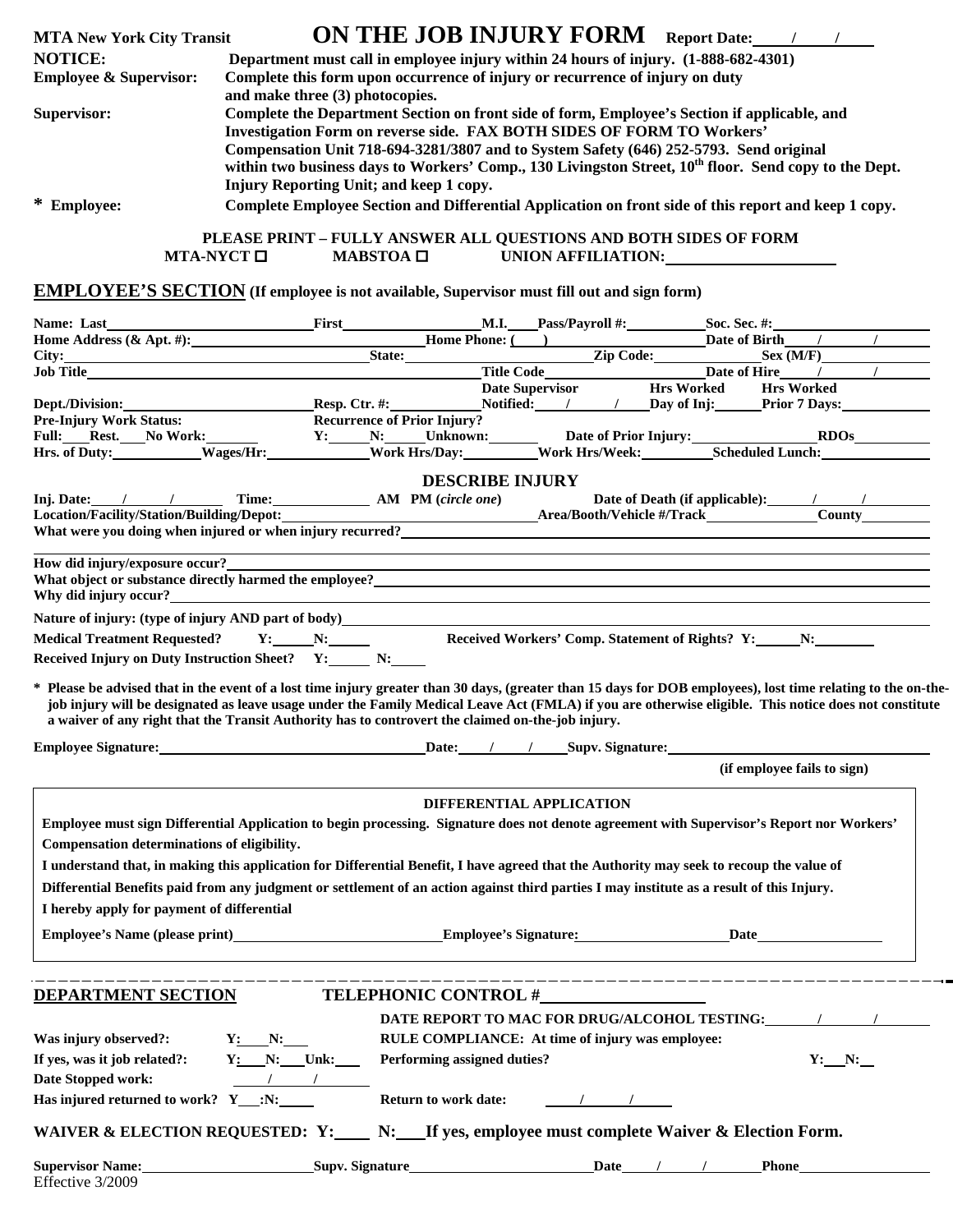## **ON THE JOB INJURY INVESTIGATION FORM**

|                                                                                                                                                                                                                               |                                                                                                                  |                                                                                                                                                                                                                                                                                                                                                                             | RESPONSE INJURED EMPLOYEE NAME: PASS NUMBER: PASS NUMBER:                                                                                                   |
|-------------------------------------------------------------------------------------------------------------------------------------------------------------------------------------------------------------------------------|------------------------------------------------------------------------------------------------------------------|-----------------------------------------------------------------------------------------------------------------------------------------------------------------------------------------------------------------------------------------------------------------------------------------------------------------------------------------------------------------------------|-------------------------------------------------------------------------------------------------------------------------------------------------------------|
| <b>INJURY INFORMATION</b>                                                                                                                                                                                                     |                                                                                                                  |                                                                                                                                                                                                                                                                                                                                                                             |                                                                                                                                                             |
|                                                                                                                                                                                                                               |                                                                                                                  |                                                                                                                                                                                                                                                                                                                                                                             | FIRST AID RENDERED: Dyes Ono Detail: FIRST AT THE INJURY SCENE:                                                                                             |
|                                                                                                                                                                                                                               |                                                                                                                  |                                                                                                                                                                                                                                                                                                                                                                             | AREA SECURED/IMMEDIATE HAZARD ELIMINATED: Dyes Time: no Why:                                                                                                |
|                                                                                                                                                                                                                               |                                                                                                                  |                                                                                                                                                                                                                                                                                                                                                                             |                                                                                                                                                             |
|                                                                                                                                                                                                                               |                                                                                                                  |                                                                                                                                                                                                                                                                                                                                                                             |                                                                                                                                                             |
|                                                                                                                                                                                                                               |                                                                                                                  |                                                                                                                                                                                                                                                                                                                                                                             |                                                                                                                                                             |
|                                                                                                                                                                                                                               |                                                                                                                  | NAME OF PHYSICIAN OR OTHER HEALTH CARE PROFESSIONAL: University of the contract of the contract of the contract of the contract of the contract of the contract of the contract of the contract of the contract of the contrac                                                                                                                                              |                                                                                                                                                             |
| <b>FACT-FINDING</b>                                                                                                                                                                                                           |                                                                                                                  |                                                                                                                                                                                                                                                                                                                                                                             |                                                                                                                                                             |
| <b>WITNESS INFORMATION</b>                                                                                                                                                                                                    |                                                                                                                  |                                                                                                                                                                                                                                                                                                                                                                             |                                                                                                                                                             |
|                                                                                                                                                                                                                               |                                                                                                                  |                                                                                                                                                                                                                                                                                                                                                                             |                                                                                                                                                             |
|                                                                                                                                                                                                                               | NAME, PASS NUMBER, JOB TITLE OF ALL WITNESSES:                                                                   |                                                                                                                                                                                                                                                                                                                                                                             |                                                                                                                                                             |
|                                                                                                                                                                                                                               |                                                                                                                  |                                                                                                                                                                                                                                                                                                                                                                             | DATE INTERVIEWED:                                                                                                                                           |
|                                                                                                                                                                                                                               |                                                                                                                  |                                                                                                                                                                                                                                                                                                                                                                             | DATE INTERVIEWED: NE ALL AND THE INTERVIEWED:                                                                                                               |
| <b>INJURY SCENE INFORMATION</b>                                                                                                                                                                                               |                                                                                                                  |                                                                                                                                                                                                                                                                                                                                                                             |                                                                                                                                                             |
|                                                                                                                                                                                                                               |                                                                                                                  |                                                                                                                                                                                                                                                                                                                                                                             |                                                                                                                                                             |
|                                                                                                                                                                                                                               |                                                                                                                  |                                                                                                                                                                                                                                                                                                                                                                             |                                                                                                                                                             |
| Other and the contract of the contract of the contract of the contract of the contract of the contract of the contract of the contract of the contract of the contract of the contract of the contract of the contract of the |                                                                                                                  |                                                                                                                                                                                                                                                                                                                                                                             |                                                                                                                                                             |
|                                                                                                                                                                                                                               |                                                                                                                  |                                                                                                                                                                                                                                                                                                                                                                             |                                                                                                                                                             |
| <b>DETAIL OF INJURY SCENE:</b>                                                                                                                                                                                                |                                                                                                                  |                                                                                                                                                                                                                                                                                                                                                                             |                                                                                                                                                             |
|                                                                                                                                                                                                                               |                                                                                                                  |                                                                                                                                                                                                                                                                                                                                                                             | LIGHTING CONDITIONS: Ogood Opoor Oother WEATHER: Oclear Ocloudy Orain Osnow O other                                                                         |
|                                                                                                                                                                                                                               |                                                                                                                  |                                                                                                                                                                                                                                                                                                                                                                             |                                                                                                                                                             |
| EQUIPMENT/MACHINE/TOOL INVOLVED                                                                                                                                                                                               |                                                                                                                  |                                                                                                                                                                                                                                                                                                                                                                             |                                                                                                                                                             |
|                                                                                                                                                                                                                               |                                                                                                                  |                                                                                                                                                                                                                                                                                                                                                                             | NAME (include identification number if applicable) CONDITION: Ogood Opoor OTHER:                                                                            |
|                                                                                                                                                                                                                               |                                                                                                                  |                                                                                                                                                                                                                                                                                                                                                                             |                                                                                                                                                             |
| <b>ANALYSIS</b>                                                                                                                                                                                                               |                                                                                                                  |                                                                                                                                                                                                                                                                                                                                                                             |                                                                                                                                                             |
| <b>PEOPLE/PROCEDURES</b>                                                                                                                                                                                                      |                                                                                                                  |                                                                                                                                                                                                                                                                                                                                                                             |                                                                                                                                                             |
|                                                                                                                                                                                                                               |                                                                                                                  |                                                                                                                                                                                                                                                                                                                                                                             |                                                                                                                                                             |
|                                                                                                                                                                                                                               | POLICY/PROCEDURE APPLICABLE: $\Box$ yes $\Box$ no FOLLOWED: $\Box$ yes $\Box$ no COMPLETED: $\Box$ yes $\Box$ no |                                                                                                                                                                                                                                                                                                                                                                             |                                                                                                                                                             |
|                                                                                                                                                                                                                               |                                                                                                                  | PERSONAL PROTECTIVE EQUIPMENT REQUIRED: $\Box$ yes $\Box$ no IN USE: $\Box$ yes $\Box$ no                                                                                                                                                                                                                                                                                   |                                                                                                                                                             |
|                                                                                                                                                                                                                               |                                                                                                                  |                                                                                                                                                                                                                                                                                                                                                                             | CONDITION OF PPE: Ogood Opoor Detail CONDITION OF PPE: Ogood Opoor Detail                                                                                   |
|                                                                                                                                                                                                                               |                                                                                                                  |                                                                                                                                                                                                                                                                                                                                                                             |                                                                                                                                                             |
| <b>EQUIPMENT</b>                                                                                                                                                                                                              |                                                                                                                  |                                                                                                                                                                                                                                                                                                                                                                             |                                                                                                                                                             |
|                                                                                                                                                                                                                               |                                                                                                                  |                                                                                                                                                                                                                                                                                                                                                                             | FAILURE: Dyes Dno CAUSE OF FAILURE: IMPROPER OPERATION: LACK OF MAINTENANCE: ________OTHER: ________                                                        |
|                                                                                                                                                                                                                               |                                                                                                                  |                                                                                                                                                                                                                                                                                                                                                                             | MACHINE/TOOL USED CORRECTLY: $\Box$ yes $\Box$ no INSPECTION REQUIRED: $\Box$ yes $\Box$ no LAST INSPECTION:                                                |
|                                                                                                                                                                                                                               |                                                                                                                  | SAFEGUARDS REQUIRED: $\Box$ yes $\Box$ no IN PLACE: $\Box$ yes $\Box$ no IN USE: $\Box$ yes $\Box$ no                                                                                                                                                                                                                                                                       |                                                                                                                                                             |
| <b>MATERIAL</b>                                                                                                                                                                                                               |                                                                                                                  |                                                                                                                                                                                                                                                                                                                                                                             |                                                                                                                                                             |
|                                                                                                                                                                                                                               |                                                                                                                  |                                                                                                                                                                                                                                                                                                                                                                             |                                                                                                                                                             |
|                                                                                                                                                                                                                               |                                                                                                                  | $\textsc{EXPOSED TO:}\begin{picture}(10,10) \put(0,0){\vector(1,0){100}} \put(15,0){\vector(1,0){100}} \put(15,0){\vector(1,0){100}} \put(15,0){\vector(1,0){100}} \put(15,0){\vector(1,0){100}} \put(15,0){\vector(1,0){100}} \put(15,0){\vector(1,0){100}} \put(15,0){\vector(1,0){100}} \put(15,0){\vector(1,0){100}} \put(15,0){\vector(1,0){100}} \put(15,0){\vector($ |                                                                                                                                                             |
|                                                                                                                                                                                                                               |                                                                                                                  |                                                                                                                                                                                                                                                                                                                                                                             |                                                                                                                                                             |
| <b>ENVIRONMENT</b>                                                                                                                                                                                                            |                                                                                                                  |                                                                                                                                                                                                                                                                                                                                                                             |                                                                                                                                                             |
|                                                                                                                                                                                                                               |                                                                                                                  | HEAT RELATED: $\Box$ yes $\Box$ no COLD RELATED: $\Box$ yes $\Box$ no OTHER: $\Box$ yes $\Box$ no                                                                                                                                                                                                                                                                           |                                                                                                                                                             |
| SAFEGUARDS REQUIRED: $\Box$ yes $\Box$ no                                                                                                                                                                                     |                                                                                                                  | IN PLACE: $\Box$ yes $\Box$ no<br>IN USE: $\Box$ yes $\Box$ no                                                                                                                                                                                                                                                                                                              |                                                                                                                                                             |
| MISCELLANEOUS CONTRIBUTING FACTORS                                                                                                                                                                                            |                                                                                                                  |                                                                                                                                                                                                                                                                                                                                                                             |                                                                                                                                                             |
|                                                                                                                                                                                                                               |                                                                                                                  | OTHER EMPLOYEES:___________ INJURED EMPLOYEE DISTRACTED:_______________DRUG/ALCOHOL:___________OTHER:__                                                                                                                                                                                                                                                                     |                                                                                                                                                             |
|                                                                                                                                                                                                                               |                                                                                                                  |                                                                                                                                                                                                                                                                                                                                                                             |                                                                                                                                                             |
|                                                                                                                                                                                                                               | ROOT CAUSE OF INJURY (Why did injury/exposure occur?)                                                            |                                                                                                                                                                                                                                                                                                                                                                             |                                                                                                                                                             |
|                                                                                                                                                                                                                               |                                                                                                                  |                                                                                                                                                                                                                                                                                                                                                                             |                                                                                                                                                             |
|                                                                                                                                                                                                                               |                                                                                                                  |                                                                                                                                                                                                                                                                                                                                                                             |                                                                                                                                                             |
| <b>RECOMMENDATIONS</b>                                                                                                                                                                                                        |                                                                                                                  |                                                                                                                                                                                                                                                                                                                                                                             |                                                                                                                                                             |
|                                                                                                                                                                                                                               |                                                                                                                  | ACTION PLAN TO PREVENT RECURRENCE (What can be done to prevent another similar injury?)                                                                                                                                                                                                                                                                                     |                                                                                                                                                             |
|                                                                                                                                                                                                                               |                                                                                                                  |                                                                                                                                                                                                                                                                                                                                                                             |                                                                                                                                                             |
|                                                                                                                                                                                                                               | <b>COMMUNICATED RESULTS AND RECOMMENDATIONS</b>                                                                  |                                                                                                                                                                                                                                                                                                                                                                             | ACTION PLAN IMPLEMENTED: Dyes Ono DATE: COMPLETED: Oyes Ono DATE:                                                                                           |
|                                                                                                                                                                                                                               |                                                                                                                  |                                                                                                                                                                                                                                                                                                                                                                             |                                                                                                                                                             |
|                                                                                                                                                                                                                               |                                                                                                                  |                                                                                                                                                                                                                                                                                                                                                                             |                                                                                                                                                             |
|                                                                                                                                                                                                                               |                                                                                                                  |                                                                                                                                                                                                                                                                                                                                                                             | ILLNESS CASES ONLY: Check this box $\rightarrow \Box \leftarrow$ if the employee independently and voluntarily requests that his or her name not be entered |
|                                                                                                                                                                                                                               | of the log. If checked, treat as a privacy concern case.                                                         |                                                                                                                                                                                                                                                                                                                                                                             |                                                                                                                                                             |
|                                                                                                                                                                                                                               |                                                                                                                  |                                                                                                                                                                                                                                                                                                                                                                             |                                                                                                                                                             |
|                                                                                                                                                                                                                               |                                                                                                                  |                                                                                                                                                                                                                                                                                                                                                                             |                                                                                                                                                             |
|                                                                                                                                                                                                                               |                                                                                                                  |                                                                                                                                                                                                                                                                                                                                                                             |                                                                                                                                                             |
|                                                                                                                                                                                                                               |                                                                                                                  |                                                                                                                                                                                                                                                                                                                                                                             |                                                                                                                                                             |
|                                                                                                                                                                                                                               |                                                                                                                  | (Please print)                                                                                                                                                                                                                                                                                                                                                              |                                                                                                                                                             |
| $Eff_{\text{eff}}$ $\rightarrow$ 2/2000                                                                                                                                                                                       |                                                                                                                  | $\frac{PANSS#$ PHONE #                                                                                                                                                                                                                                                                                                                                                      | <b>REV: 5/25/07</b>                                                                                                                                         |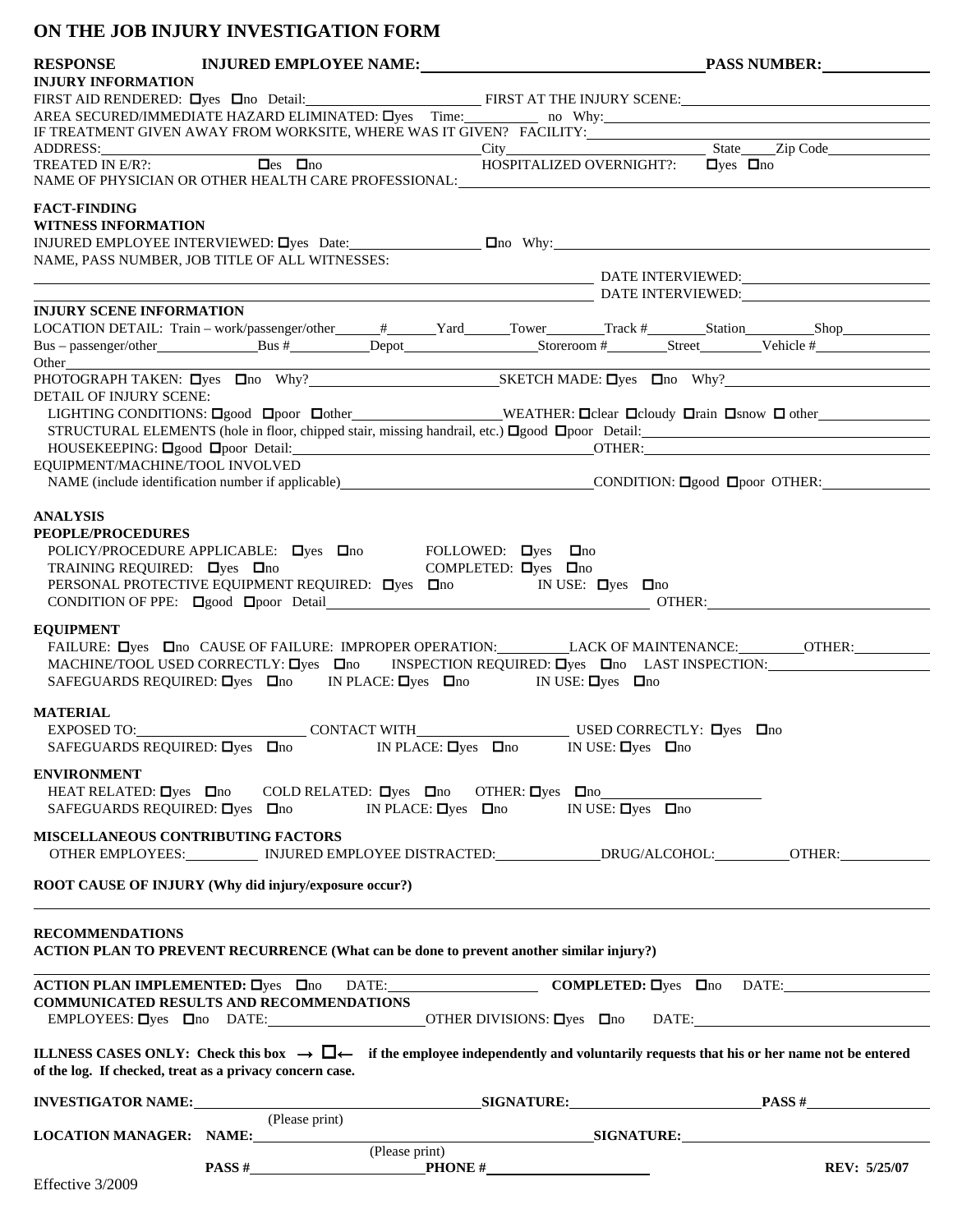| <b>New York City Transit Authority</b><br><b>TWU, ATU EMPLOYEES</b> | <b>WAIVER AND ELECTION</b>                                                                                                                                                                                                                                                                                                                                                                                                                                                                                                                                                                                                                               |
|---------------------------------------------------------------------|----------------------------------------------------------------------------------------------------------------------------------------------------------------------------------------------------------------------------------------------------------------------------------------------------------------------------------------------------------------------------------------------------------------------------------------------------------------------------------------------------------------------------------------------------------------------------------------------------------------------------------------------------------|
|                                                                     | REQUEST FOR PAYMENT WHILE ABSENT DUE TO SERVICE CONNECTED DISABILITY                                                                                                                                                                                                                                                                                                                                                                                                                                                                                                                                                                                     |
|                                                                     | I, ______________________________, request eight hours pay for each work day I am absent due to a service connected injury.<br>Such payment shall begin with the first work day of absence and will be charged against my accrued sick leave $\Box$ and/or                                                                                                                                                                                                                                                                                                                                                                                               |
|                                                                     | vacation time $\Box$ ( <i>check one or both</i> ) and will continue if eligible for maximum 20 days until I return to work, whichever comes<br>first. I understand that, in making this request, I am waiving any rights which I might otherwise have to use such accrued time<br>for other reasons. I understand that I must provide medical documentation from my treatment provider pursuant to the<br>Workers' Compensation Law and, if I do not provide such information and do not certify my absence through providing a sick<br>leave application/doctor's certification, benefits paid to me through this waiver and election will be recouped. |
|                                                                     |                                                                                                                                                                                                                                                                                                                                                                                                                                                                                                                                                                                                                                                          |
|                                                                     |                                                                                                                                                                                                                                                                                                                                                                                                                                                                                                                                                                                                                                                          |
|                                                                     |                                                                                                                                                                                                                                                                                                                                                                                                                                                                                                                                                                                                                                                          |
|                                                                     |                                                                                                                                                                                                                                                                                                                                                                                                                                                                                                                                                                                                                                                          |
|                                                                     | Date of Initial Absence                                                                                                                                                                                                                                                                                                                                                                                                                                                                                                                                                                                                                                  |
| To be completed by Department/Division:                             |                                                                                                                                                                                                                                                                                                                                                                                                                                                                                                                                                                                                                                                          |
|                                                                     | The Workers Compensation Division has indicated that this case is                                                                                                                                                                                                                                                                                                                                                                                                                                                                                                                                                                                        |
|                                                                     | *Controverted *Non-Controverted per _____________________(name) on ________(date).                                                                                                                                                                                                                                                                                                                                                                                                                                                                                                                                                                       |
|                                                                     |                                                                                                                                                                                                                                                                                                                                                                                                                                                                                                                                                                                                                                                          |
|                                                                     |                                                                                                                                                                                                                                                                                                                                                                                                                                                                                                                                                                                                                                                          |
| remaining portion and transmit as indicated.                        | Department will submit a copy of this form to Timekeeping, Payroll and the Workers' Compensation<br>Division <i>immediately</i> upon completion of this section. If the * information is not available complete the                                                                                                                                                                                                                                                                                                                                                                                                                                      |
| <b>Print Name:</b>                                                  |                                                                                                                                                                                                                                                                                                                                                                                                                                                                                                                                                                                                                                                          |
|                                                                     |                                                                                                                                                                                                                                                                                                                                                                                                                                                                                                                                                                                                                                                          |
| to the Workers Compensation Division:<br>Amount paid: \$            | Upon return to duty or exhaustion of leave credits, department shall complete and submit a copy of this form                                                                                                                                                                                                                                                                                                                                                                                                                                                                                                                                             |
|                                                                     |                                                                                                                                                                                                                                                                                                                                                                                                                                                                                                                                                                                                                                                          |
|                                                                     |                                                                                                                                                                                                                                                                                                                                                                                                                                                                                                                                                                                                                                                          |
|                                                                     | Workers Compensation Division shall complete and send to employee's department and Payroll:<br>Workers Compensation paid at \$____________/week for __________ to __________.<br>Workers Compensation paid at \$____________/week for __________ to __________.<br>Differential pay should be granted for _______________ to ____________.                                                                                                                                                                                                                                                                                                               |
|                                                                     |                                                                                                                                                                                                                                                                                                                                                                                                                                                                                                                                                                                                                                                          |
| Department to complete and file:<br><b>Print Name:</b>              | Based on above award(s), employee is entitled to be credited with<br><u> 1990 - Johann Barbara, martin amerikan ba</u>                                                                                                                                                                                                                                                                                                                                                                                                                                                                                                                                   |
|                                                                     |                                                                                                                                                                                                                                                                                                                                                                                                                                                                                                                                                                                                                                                          |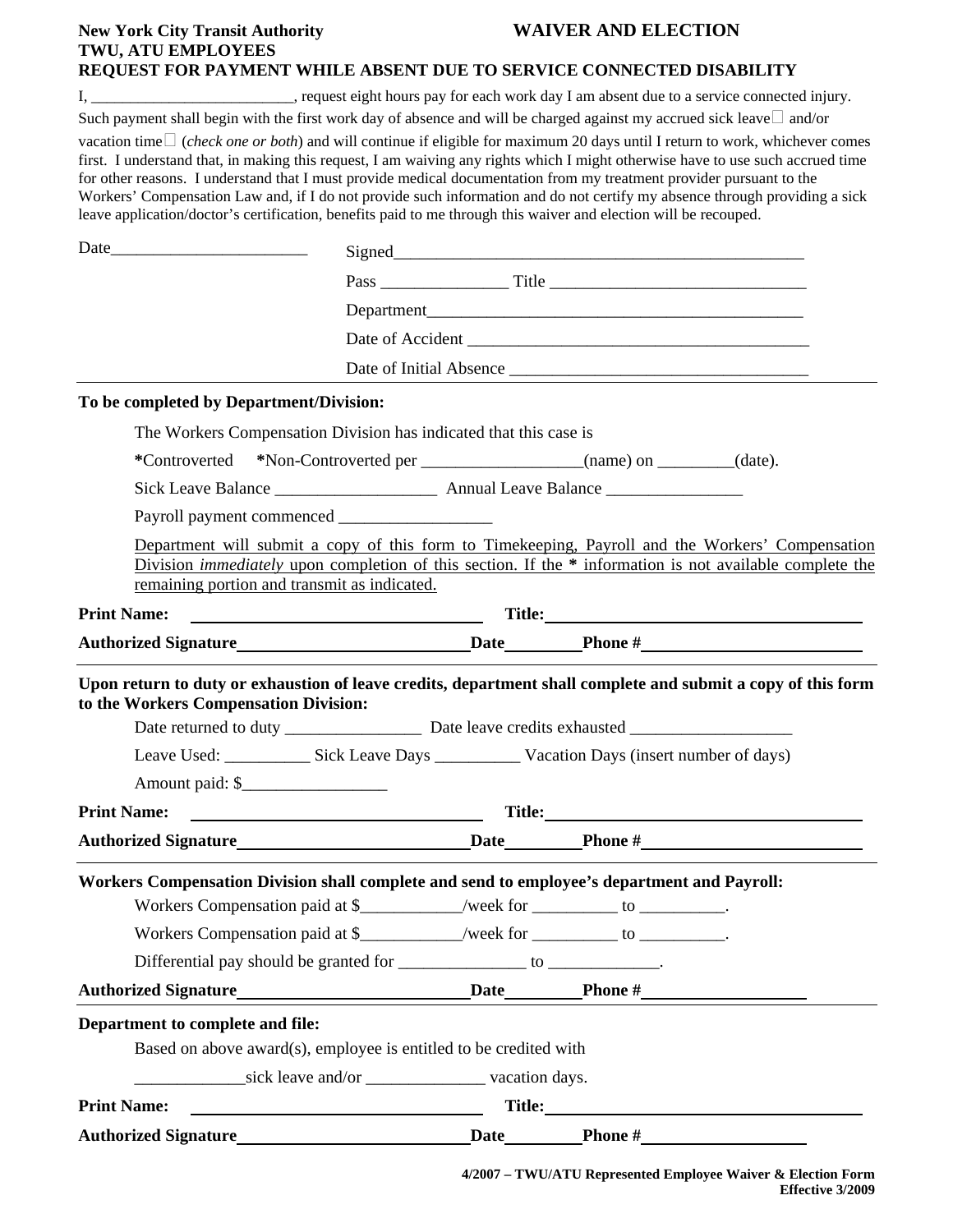## **NEW YORK CITY TRANSIT ON THE JOB INJURY MANAGEMENT FOLLOW-UP FORM**

| Employee Name: 1988 Manual Manual Manual Manual Manual Manual Manual Manual Manual Manual Manual Manual Manual<br>Department/Division:                                                                                                                                                                                                      |                                                                                                                |              | Manager Name: 1990 Manager Name: 1990<br>Department/Division:<br><u>Department/Division:</u> |
|---------------------------------------------------------------------------------------------------------------------------------------------------------------------------------------------------------------------------------------------------------------------------------------------------------------------------------------------|----------------------------------------------------------------------------------------------------------------|--------------|----------------------------------------------------------------------------------------------|
| <b>Action Taken:</b><br>□ Emergency Room<br>Address: No. 2014<br><u> 1989 - Johann Barnett, fransk politiker (d. 1989)</u><br>Physician: Physician:<br>□ Medical Assessment Center (MAC), or<br>□ Independent Medical Examiner (IME)<br>Location: <u>www.community.community.community.community.community.com</u><br>Telephone: Telephone: | □ Personal Physician                                                                                           |              | Telephone: Management Control of Telephone:<br>Other, explain:<br><u> Other, explain:</u>    |
| Employee condition: <u>contract and contract and contract and contract and contract and contract and contract and contract and contract and contract and contract and contract and contract and contract and contract and contra</u>                                                                                                        |                                                                                                                |              |                                                                                              |
| □ Non- work related condition identified, explain: _____________________________<br>Can employee work the following day?<br>If No, when can employee return to work?<br>If return date is unknown, when is employee's next evaluation?<br>$\square$ Full duty: perform routine tasks                                                        | $\square$ Yes                                                                                                  | $\square$ No |                                                                                              |
| $\Box$ Restricted work available<br>$\square$ Restricted work unavailable<br>$\Box$ Return to full work<br>$\square$ Employee failed to report to full work<br>$\square$ Employee failed to keep MAC/IME visit                                                                                                                              | Date: 2008 2010 2010 2021 2022 2023 2024 2022 2023 2024 2022 2023 2024 2022 2023 2024 2022 2023 2024 2022 2023 |              | <b>THE New York City Transit</b>                                                             |
| Date                                                                                                                                                                                                                                                                                                                                        |                                                                                                                |              | rev. 08/03/10                                                                                |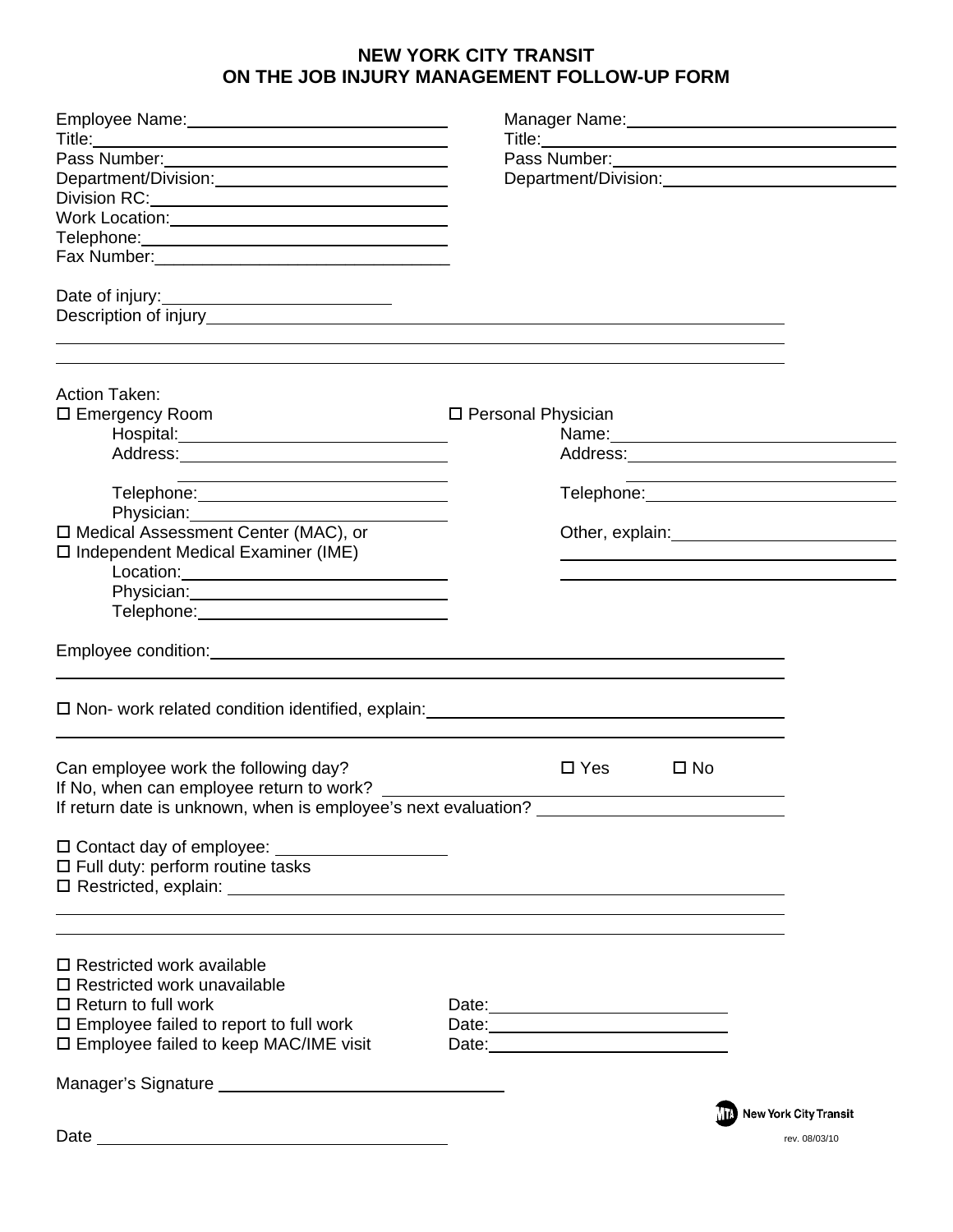### **ERSK COMPENSATION**

### **INJURY ON DUTY MEDICAL FORM This form is not a substitute for a C-4/C48 Form**

### T**O BOMPLETED BY EMPLOYEE AND TREATING PHYSICIAN**

**AND SUBMITTED TO YOUR DEPARTMENT FOR FORWARDING TO THE WORKERS' COMPENSATION DIVISION** 

### **PLEASE PRINT**

| EMPNAME:                                                                                                                                                                                                                                                                             |                                                        | DATE OF EXAMINATION:                                                                                                                                                                                                               |
|--------------------------------------------------------------------------------------------------------------------------------------------------------------------------------------------------------------------------------------------------------------------------------------|--------------------------------------------------------|------------------------------------------------------------------------------------------------------------------------------------------------------------------------------------------------------------------------------------|
|                                                                                                                                                                                                                                                                                      |                                                        |                                                                                                                                                                                                                                    |
|                                                                                                                                                                                                                                                                                      |                                                        |                                                                                                                                                                                                                                    |
|                                                                                                                                                                                                                                                                                      |                                                        | HEALTH CARE PROVIDER'S ADDRESS AND TELEPHONE #                                                                                                                                                                                     |
|                                                                                                                                                                                                                                                                                      |                                                        | Theogme must return to his/her department with this form immediately after the visit to treating physician.                                                                                                                        |
|                                                                                                                                                                                                                                                                                      |                                                        | TO BE COMPLETED BY EMPLOYEE'S PHYSICIAN                                                                                                                                                                                            |
| PHYSICIAN DIAGNOSIS/OBJECTIVE FINDINGS/REQUEST FOR TREATMENT:                                                                                                                                                                                                                        |                                                        |                                                                                                                                                                                                                                    |
| DRUGS TAKEN: NONE<br><b>NAME OF DRUG(S)</b><br>3.                                                                                                                                                                                                                                    | $\mathbf{1.}$ and $\mathbf{1.}$<br>2. $\blacksquare$   | <b>IMPACTS FUNCTIONAL ABILITIES</b><br>$YES$ NO $\qquad$                                                                                                                                                                           |
|                                                                                                                                                                                                                                                                                      |                                                        | <b>EXAM DATE</b> $\frac{1}{\sqrt{1-\frac{1}{2}}}\sqrt{1-\frac{1}{2}}$ <b>NEXT EXAM DATE</b> $\frac{1}{\sqrt{1-\frac{1}{2}}}\sqrt{1-\frac{1}{2}}$ <b>TIME</b>                                                                       |
|                                                                                                                                                                                                                                                                                      |                                                        |                                                                                                                                                                                                                                    |
| IS CURRENT DISABILITY DIRECTLY YES_____<br><b>RELATED TO ACCIDENT?</b><br>UNKNOWN                                                                                                                                                                                                    | RESOLVED _______ PERMANENT _____                       | DEGREE OF RESTRICTED DISABILITY<br>CONTINUED _______ TEMPORARY _______ NO DISABILTY___<br>MILD_MODERATE_MARKED__TOTAL_                                                                                                             |
| <b>WEIGHT LIMITS (lbs.)</b>                                                                                                                                                                                                                                                          | <b>RESTRICTIONS (INDICATE APPLICABLE RESTRICTIONS)</b> |                                                                                                                                                                                                                                    |
| 10<br>-0<br><b>LIFTING</b><br><b>PUSHING</b><br><b>PULLING</b><br><b>COMMENT ON RESTRICTIONS BELOW (IF NECESSARY)</b><br><b>TWISTING</b><br><b>CLIMBING</b><br><u> 1980 - Johann Harrison, mars eta industrial eta industrial eta industrial eta industrial eta industrial eta i</u> | 20<br>50<br><b>OVER 50</b><br>SITTING                  | <b>CANNOT</b><br><b>WORK OUTDOORS</b><br>WORK IN BOOTH<br><b>WORK AT HEIGHTS</b><br><b>OPERATE MOTOR VEHICLE</b><br><b>OPERATE MECHANICAL EQUIPMENT</b><br>PERFORM REPETITIVE MOVEMENTS<br><b>TRAVEL VIA PUBLIC TRANSPORTATION</b> |
| <b>BENDING</b>                                                                                                                                                                                                                                                                       | <b>WALKING</b>                                         |                                                                                                                                                                                                                                    |
| (PLEASE PRINT)                                                                                                                                                                                                                                                                       |                                                        |                                                                                                                                                                                                                                    |
|                                                                                                                                                                                                                                                                                      |                                                        |                                                                                                                                                                                                                                    |
|                                                                                                                                                                                                                                                                                      |                                                        | FOR AGENCY USE ONLY                                                                                                                                                                                                                |
| DEPARTMENT: WHEN EMPLOYEE IS GIVEN RESTRICTED DUTY, COMPLETE AND FAX TO (718-694-3100 OR 718-694-1610)                                                                                                                                                                               |                                                        |                                                                                                                                                                                                                                    |
| WORK AVAILABLE                                                                                                                                                                                                                                                                       |                                                        | START DATE WORK NOT AVAILABLE (EMPLOYEE SENT HOME)                                                                                                                                                                                 |
| <b>SUPERVISOR NAME</b><br>(PLEASE PRINT)                                                                                                                                                                                                                                             | <b>SUPERVISOR SIGNATURE</b>                            | <b>PASS</b><br><b>PHONE#</b>                                                                                                                                                                                                       |
| <b>DEPARTMENT NAME</b>                                                                                                                                                                                                                                                               | <b>RCN</b>                                             | <b>DATE</b>                                                                                                                                                                                                                        |
| *REMINDER- EMPLOYEES ABSENT 21 DAYS OR MORE A DRUG TEST IS REQUIRED.<br><b>Reissued 6/07/06</b><br>Effective 3/2009                                                                                                                                                                  |                                                        |                                                                                                                                                                                                                                    |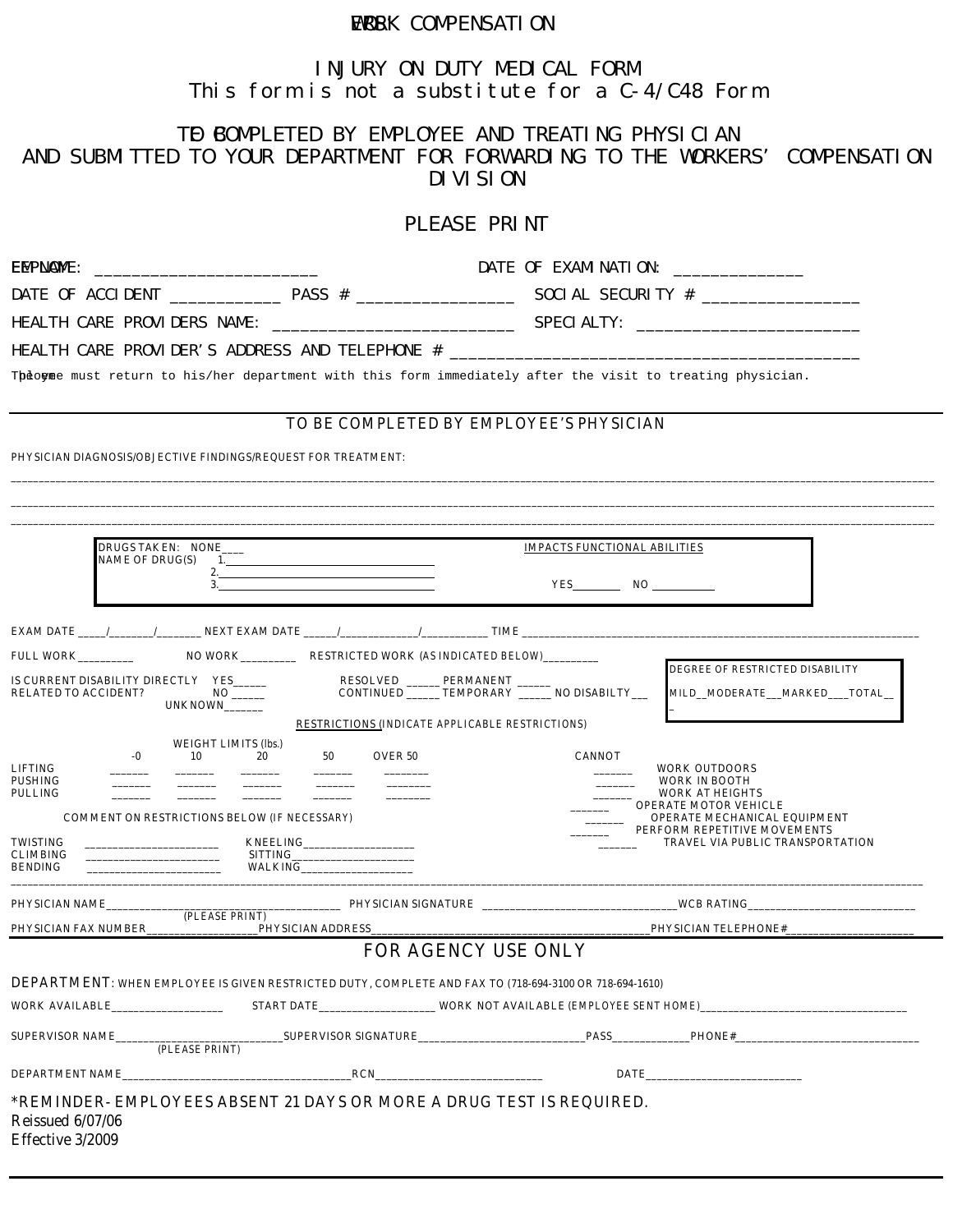### **WORKERS' COMPENSATION INJURY/ILLNESS ON DUTY INSTRUCTION SHEET**

### To avoid **DELAY** or **DENIAL** of **COMPENSATION, DIFFERENTIAL or ASSAULT** pay, the following procedures MUST be followed when claiming a job related injury.

- 1. **COMPLETE THE INJURYON DUTY REPORT WITH DIFFERENTIAL APPLICATION IMMEDIATELY** Late filing may result in a DELAY in COMPENSATION PAYMENTS AND DENIAL of DIFFERENTIAL PAY.
- 2. **READ THOROUGHLY STATEMENT OF RIGHTS** published by the New York State Workers' Compensation Board.
- 3. **REQUEST FOR PAYMENT WHILE ABSENT DUE TO CLAIMED SERVICE-CONNECTED DISABILITY** If provided for in the relevant collective bargaining agreement, NYC Transit Authority employees, who are not receiving workers' compensation payments, may request to use his/her sick leave and/or vacation time beginning with the  $1<sup>st</sup>$  day of absence by submitting the appropriate form. You should contact your supervisor and/or union representative if you have any questions about this process.
- 4. **YOUR OWN PRIVATE PHYSICIAN'S CARE:** Your physician must file a **C-4 OR C-48** form with the Authority's Workers' Compensation Division and the Workers' Compensation Board as soon as possible. Absent receipt of the C-4 or requisite, acceptable medical lines (these must include diagnosis, medical findings, not solely conclusions, and a work status – see form supplied by Supervisor) from your treating physician by the Workers' Compensation Division, your workers' compensation\* and differential benefits will not commence. Failure to submit medical documentation may result in your being considered absent without leave. Additional medical lines may be requested by the Workers' Compensation Division. All physician medical invoices are to be mailed to the Workers' Compensation address listed below.

### 5. **INDEPENDENT MEDICAL EXAMINATION (IME)**

- **REPORT TO AUTHORITY IME PHYSICIAN AS DIRECTED BY** the mail notice you receive (by express and/or regular mail and possibly by hand). The notice will be received at least seven business days (excluding Saturday and Sunday) before the scheduled examination.
- **IF YOU RETURN TO WORK PRIOR TO YOUR IME APPOINTMENT** you must report to the Safety Unit at 130 Livingston Street, 6<sup>th</sup> floor on your next scheduled work day, Sunday through Saturday, between 0800 -1600 hours, **IN FULL UNIFORM.** You must bring with you acceptable medical lines and a copy of your completed On the Job Injury form. The Safety Unit will inform you, based on the determination made by the Workers' Compensation Division if your must keep your scheduled IME appointment.
- **A FAILURE TO REPORT TO THE MEDICAL IME EVALUATION** may result in a denial of workers' compensation\* or differential benefits. If you have returned to work prior to the scheduled IME examination, you should check to determine whether the examination is still required.
- **IF UNABLE TO TRAVEL TO THE IME EVALUATION:** You must give your department and the Workers' Compensation Division at least two business days advance notice if you cannot go to the consultant physician on the scheduled date. If unable to attend the Medical IME Evaluation, you must call/fax the Medical Consultant Unit listed below for notification. You will be required to prove your inability to attend. Ask your physician to provide his/her written opinion of your inability to travel. Absent such proof, your differential benefits may be jeopardized and you may be considered AWOL. If requested by the employee, the Authority may, based upon the circumstances, arrange for a home or hospital visit for evaluation of your medical condition.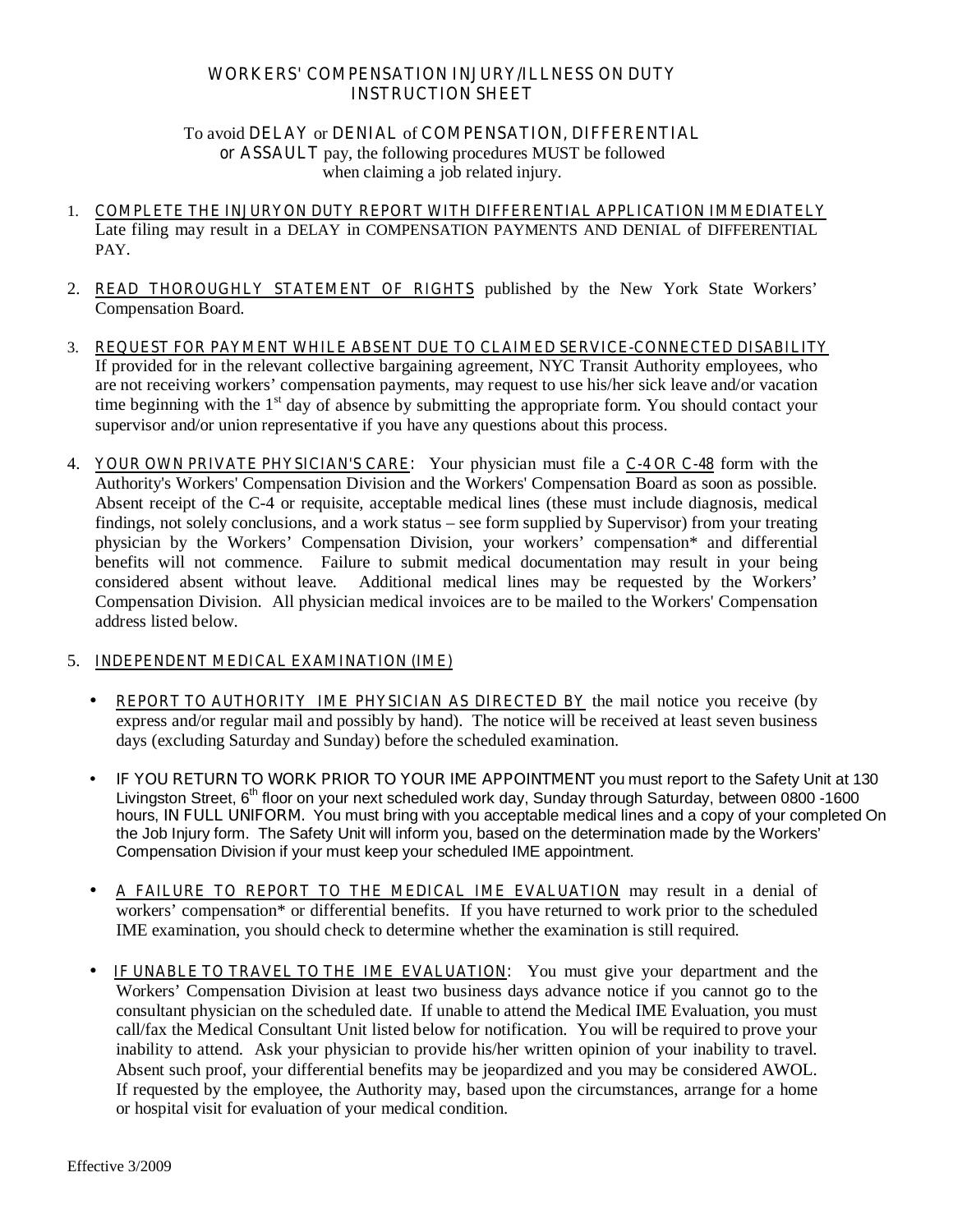• **OBTAIN WORK STATUS FROM MEDICAL IME AND RETURN TO YOUR DEPARTMENT:** The IME Physician will give you a Medical IME Evaluation Form which will indicate your work status - Full Work, Restricted Duty or No Work. Unless you receive directions otherwise from your department, after you receive the Medical IME Evaluation Form return to *Employee Availability, 130 Livingston Street, 6th floor, Monday through Friday,* the Form. Your department will determine whether work is available within the restrictions indicated by the Independent Medical Examination.

### *\* Subject to review by the Workers' Compensation Board.*

- **IF YOU DISAGREE WITH THE WORK STATUS DETERMINATION:** Contact your Department for instructions. If your physician's opinion regarding your work status differs from the Authority's IME physician, medical evidence (with objective findings) should be submitted in writing for review to the Injury Reporting Unit of your department and the Workers' Compensation Division at the address stated below. If you dispute a full or restricted work status give by the IME and do not return to work, you may be denied workers compensation benefits and or differential benefits. If you are uncertain about how to proceed you are to contact your supervisor and/or Union Representative for clarification.
- **A COPY OF THE IME/MEDICAL REPORT** will be forwarded to you.
- **RE-EXAMINATIONS:** You must continue to report to the Authority's IME physician as noticed in subsequent mailed notification, as well as by hand delivery at the current medical examination. You are required to bring current reports from your doctor concerning your medical status.

## **KEEP IN CONTACT WITH YOUR DEPARTMENT**

|    |                             | <b>Address: 130 Livingston St., 10th Floor</b> |                  |
|----|-----------------------------|------------------------------------------------|------------------|
|    |                             | <b>SIRTOA</b>                                  | $(718)$ 694-3820 |
|    |                             | TA Letter L - Z                                | $(718)$ 694-4843 |
|    | <b>Division</b>             | TA Letter A - K                                | $(718)$ 694-4860 |
| ** | <b>Workers Compensation</b> | <b>MABSTOA</b>                                 | $(718)$ 694-3820 |

## **Brooklyn, New York 11201**

### **For questions related to medical consultant evaluations and/or medical documentation please contact the Medical Consultant Unit:**

| Phone #s:  | $(718)$ 694-3811 |
|------------|------------------|
|            | 694-1870         |
|            | 694-3278         |
| Fax $#s$ : | $(718)$ 694-3100 |
|            | 694-1610         |

### **\*\* Employee should select telephone number that corresponds to initial of last name.**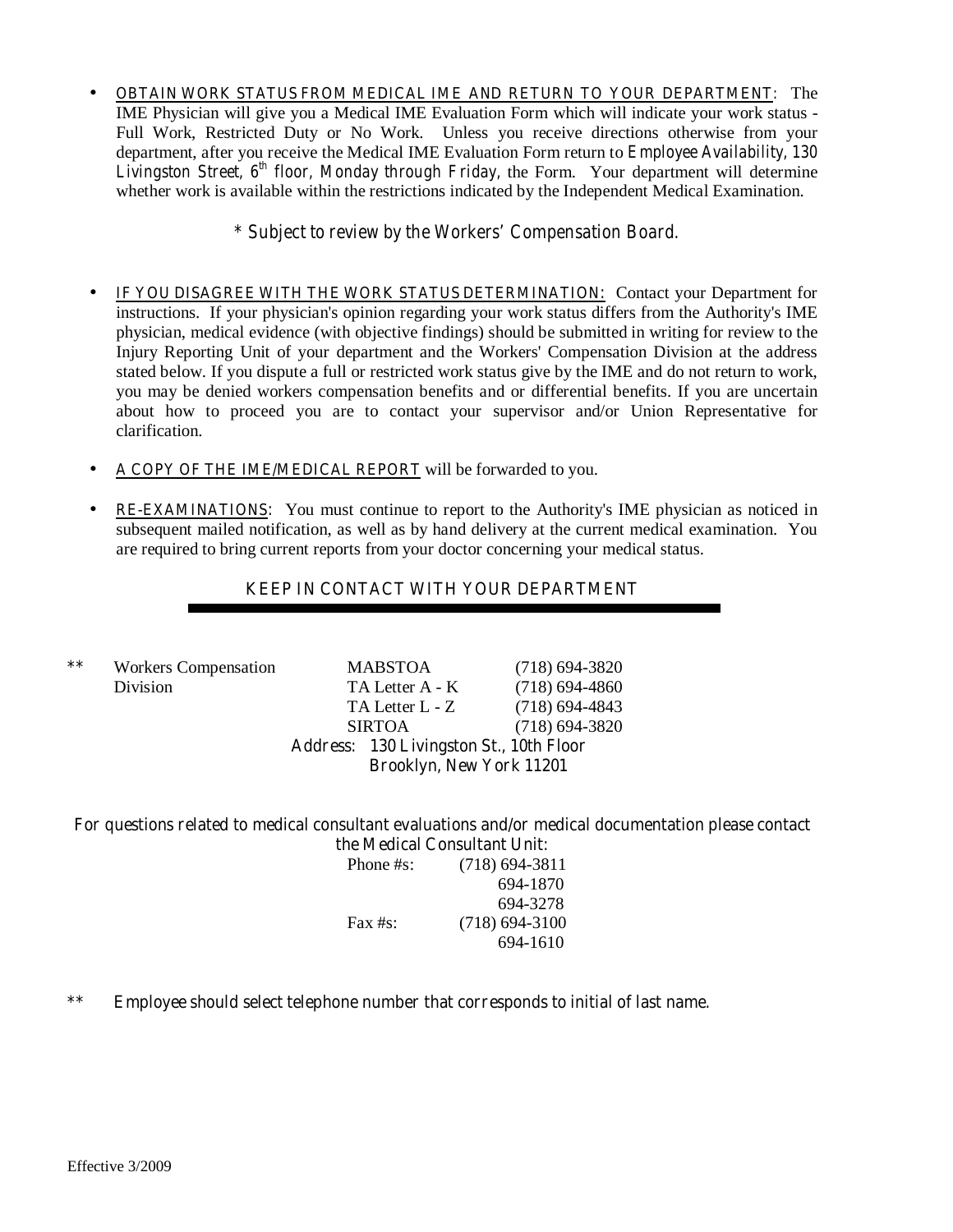## **STATEMENT OF RIGHTS**

### **TO ALL WORKERS WHO ARE INJURED WHILE WORKING OR WHO SUFFER FROM AN OCCUPATIONAL DISEASE**

### **YOU MAY BE ENTITLED TO WORKERS' COMPENSATION BENEFITS**

- 1. You should file a claim for benefits within two years of the date you are injured, unless your injury is very minor, requiring no medical treatment and causing no lost time from work. If you do not file within two years your right to benefits may be lost. Obtain and file a claim form (Form C-3, or VF-3 for volunteer firefighters, or VAW-3 for volunteer ambulance workers) with the nearest Workers' Compensation Board office (see addresses below).
- You may be entitled to lost time benefits if your work-related injury keeps you from work for more than seven days, compels you to work 2. at lower wages or results in permanent disability to any part of your body. You may be entitled to rehabilitation services if you need help returning to work. (In volunteer firefighters' and volunteer ambulance workers' cases, compensation for lost time or loss of earning capacity may be payable from date of injury.)
- You are entitled to obtain any necessary medical treatment related to your injury and you should do so immediately. 3.
- 4. For the treatment of your work-related injury or illness, you may choose any physician, podiatrist, chiropractor, or psychologist (upon referral from an authorized physician) who is Board authorized and who is accepting workers' compensation patients. If, however, your employer is involved in a certified preferred provider organization (PPO) arrangement, you must obtain initial treatment for any workers' compensation injury or illness from the preferred provider organization. Employers participating in this statutory program are required to provide their employees with written notification describing their employees' rights and obligations under the program.
- 5. You should inform your doctor to file copies of medical reports concerning your claim with the Workers' Compensation Board and your employer's insurance company, which is indicated at the bottom of this form.
- 6. You should not pay any medical providers directly for treatment of your work-related injury or illness. They should send their bills to your employer's insurance carrier. If there is a dispute, the provider must wait until the Board makes a decision before it attempts to collect payment from you. If you do not pursue your claim or the Board rules that your injury is not work-related, you may be responsible for the payment of the bills.
- 7. The employer is liable for the replacement or repair of an employee's prosthesis (e.g., artificial members, false teeth, eyeglasses), which has been lost or damaged in the course of employment, whether or not there was bodily injury to the employee. You are also entitled to be reimbursed for drugs, crutches or any apparatus properly prescribed by your doctor, and transportation and other necessary expenses going to and from your doctor's office or hospital. (You should get receipts for all such expenses.)
- 8. You are entitled to be represented by an attorney or licensed representative, but it is not required. If you do hire an attorney or licensed representative, you should not pay him/her directly. Any fee will be set by the Board and will be deducted from your award.
- Lost time and medical benefits are payable directly without a formal direction from the Board, unless your claim is disputed. If your claim 9. is disputed on the grounds that your injury is not work-related or did not arise in the line of volunteer firefighter or ambulance worker duties, then you may qualify for disability benefits for non-work injuries. For more information on entitlement to disability benefits, contact the Workers' Compensation Board office nearest you.
- 10. You should go back to work as soon as you are able; compensation is never as high as your wage. If you need help returning to work, or with family or financial problems because of your injury, you should contact the nearest Board office and ask for a rehabilitation counselor or social worker.
- 11. Your employer may not ask you to waive your right to compensation nor may your employer deduct any money from your pay to contribute to the payment of workers' compensation insurance premiums. Further, you cannot be discharged or discriminated against because you filed a claim for workers' compensation benefits.

### **IF YOU HAVE DIFFICULTY IN OBTAINING A CLAIM FORM OR NEED HELP IN FILLING IT OUT, OR IF YOU HAVE ANY OTHER QUESTIONS OR PROBLEMS ABOUT A JOB-RELATED INJURY OR DISEASE, CONTACT ANY OFFICE OF THE WORKERS' COMPENSATION BOARD.**

This information is a simplified presentation of your rights under the Workers' Compensation Law. It is provided, as required by Section 110 of the Workers' Compensation Law, by your employer's insurance carrier:

(Insert Name and Address of Insurance Carrier) Brooklyn, New York 11201 718-694-4851(Insert Name and Address of Insurance Carrier) **ROBERT E. BELOTEN** Insert name and address of insurance carrier **CHAIR** MTA-NYC Transit Workers Compensation Dept. 130 Livingston Street, 10th Floor

Kobert E. Belotin

935 James St. ALBANY 12241 BINGHAMTON 13901 BUFFALO 14202 ROCHESTER 14614 SYRACUSE 13203 (866) 802-3730 100 Broadway Menands (866) 750-5157 44 Hawley Street 369 Franklin Street 130 Main Street W. (866) 211-0645 (866) 211-0644 State Office Building (866) 802-3604 **DOWNSTATE CENTRALIZEDMAILING (for New York City, Hempstead, Hauppauge & Peekskill Districts) PO Box 5205 Binghamton, NY 13902-5205** NYC (800)877-1373 / Hemp. (866)805-3630 / Haup. (866)681-5354 / Peek. (866)746-0552

THE WORKERS' COMPENSATION BOARD EMPLOYS AND SERVES PEOPLE WITH DISABILITIES WITHOUT DISCRIMINATION.

ESTE RESUMEN ESTÁ ESCRITO EN ESPAÑOL AL DORSO

*www.wcb.state.ny.us Fax: 877-533-0337*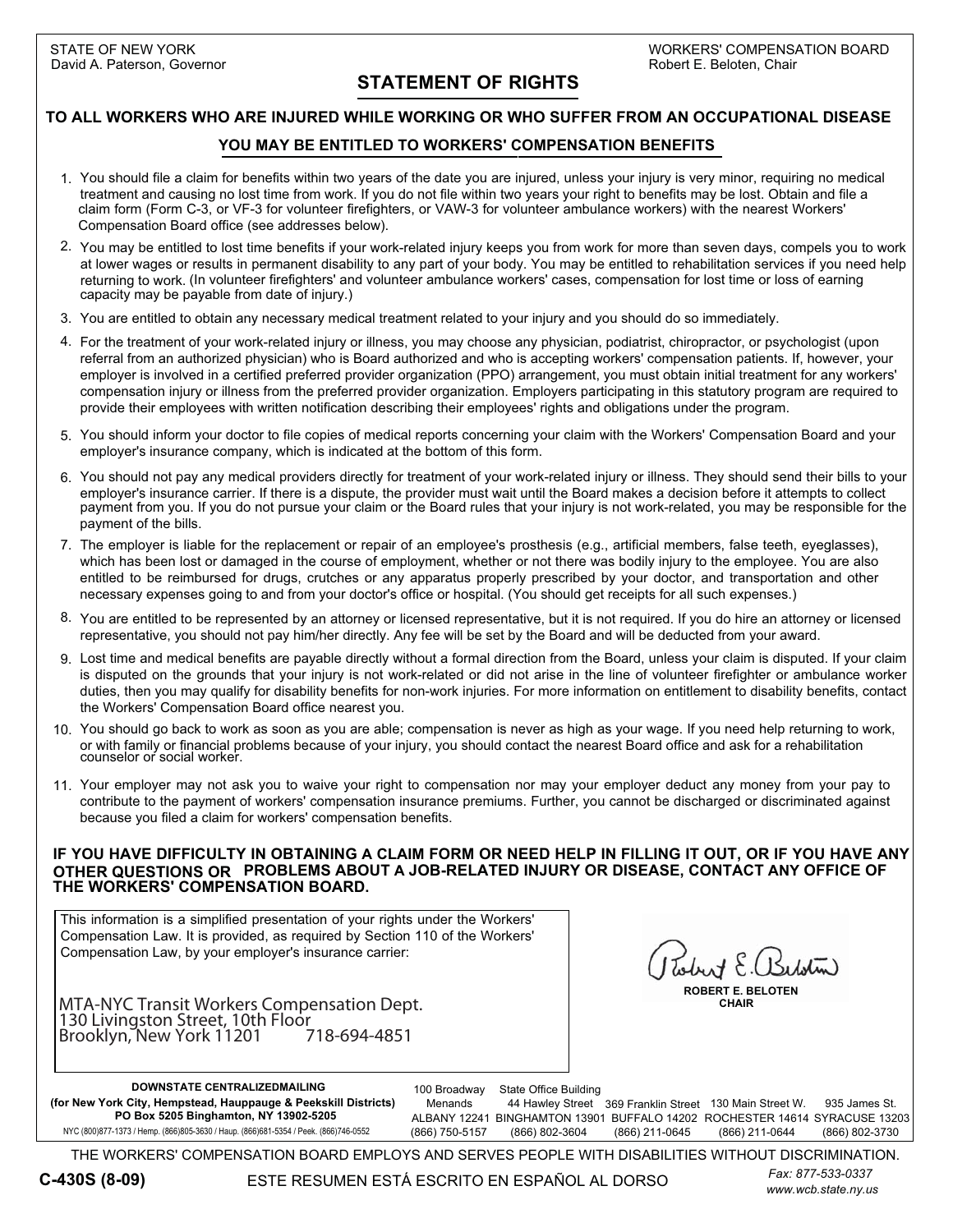ESTADO DE NUEVA YORK David A. Paterson, Gobernador

### **DECLARACION DE DERECHOS**

JUNTA DE COMPENSACION OBRERA Robert E. Beloten, Presidente

### **A TODO EMPLEADO LESIONADO EN EL TRABAJO O QUE SUFRA DE ENFERMEDAD OCUPACIONAL: USTED PUEDE TENER DERECHO A BENEFICIOS DE COMPENSACION OBRERA**

- 1. Usted deberá presentar una reclamación de beneficios dentro del término de dos años del dia en que fue lesionado, a menos que la lesión sea tan pequeña que no requiera tratamiento médico y que no cause interrupción en su jornada de trabajo. Si no radica dentro del término de dos años, puede perder sus derechos a beneficios. Consiga y radique una forma de reclamación (Forma C-3, o VF-3 para bomberos voluntarios, o VAW-3 para empleados voluntarios de ambulancias) en la oficina más cercana de la Junta de Compensación Obrera (direcciones más abajo).
- 2. Usted tiene derecho a compensación si su lesión relacionada con el trabajo le impide trabajar por más de siete días, le obliga a trabajar a sueldo más bajo ó resulta en incapacidad permanente de cualquier parte de su cuerpo. Usted puede tener derecho a servicios de rehabilitación si necesita ayuda para regresar al trabajo. (Bomberos voluntarios y Trabajadores de Ambulancia Voluntarios pueden ser compensados desde el mismo dia de su lesión.)
- 3. Usted tiene derecho a recibir tratamiento médico relacionado con su lesión y debe obtenerlo inmediatamente.
- 4. Para el tratamiento de cualquier lesión o enfermedad relacionada con el trabajo, usted puede escoger cualquier médico, podiatra, quiropractico ó psicologo (si es referido por un médico autorizado) que esté autorizado y acepte pacientes de la Junta de Compensación Obrera. Sin embargo, si su patrono está autorizado a participar en una organización certificada de proveedores preferidos (PPO), usted deberá obtener tratamiento inicial para cualquier lesión o enfermedad relacionada con el trabajo de la correspondiente entidad. Patronos que participen en esta programa establecida por ley estan obligados a proveer a sus empleados notificación escrita explicando sus derechos y obligaciones bajo el programa a que esté acogido.
- 5. Usted deberá requerir de su Médico que radique copias de los informes médicos de su caso en la Junta de Compensación Obrera y en la compañia de seguros de su patrono, que se indica al final de esta forma.
- 6. No pague a ningun proveedor médico directamente por tratamiento de su lesión o enfermedad relacionada con el trabajo. Ellos deben enviar sus facturas al asegurador de su patrono. Si el caso es cuestionado, el proveedor deberá esperar hasta que la Junta decida el caso, antes de iniciar gestión de cobro alguna contra usted. Si usted no tramita su caso ó la Junta falla que su lesión o enfermedad no está relacionada con el trabajo, usted podría ser responsable del pago de las facturas.
- <sup>7.</sup> El patrono es responsable de la sustitución y reparación de aquellos implementos médicos que han sido perdidos o se han deteriorado como consecuencia del empleo, sin que importe el que el empleado haya onosufrido lesión (Ej. miembros artificiales, dentadura postiza, espejuelos). Usted tambien tiene derecho a ser reembolsado por medicinas, muletas, o cualquier otro implemento debidamente recetado por su médico y por transportación u otro gasto necesario para ir al médico óalhospital. (Obtenga recibos para justificar gastos.)
- 8. No es obligatorio el estar representado en ninguno de los procedimientos de la Junta, pero es un derecho que usted tiene, el estar representado por abogado ó por representante licenciado si usted así lo desea. Si es representado, no pague al abogado ó al representante licenciado. Cuando la Junta decida su caso, los honorarios seran determinados por la Junta y descontados de sus beneficios.
- 9. La compensación se paga inmediatamente, sin esperar por la adjudicación del caso, excepto cuando la reclamación es cuestionada. Si la reclamación es cuestionada en base a que la incapacidad no fue causada por un accidente relacionado con su trabajo ó por una enfermedad ocupacional ó por una lesión en el cumplimiento de su deber como bombero voluntario ó como miembro voluntario del cuerpo de ambulancia, usted puede tener derecho a recibir beneficios por incapacidad (para lesiones fuera del trabajo). Si su reclamación es cuestionada y no está recibiendo beneficios por incapacidad, comuniquese con cualquier oficina de la Junta.
- $_{10.}$  Regrese a su trabajo tan pronto pueda. La compensación nunca es tan alta como su sueldo. Si necesita ayuda para regresar al trabajo ó para resolver problemas financieros ó personales por causa de la lesión sufrida, comunicate con la oficina mas cercana de la Junta y solicita hablar con un trabajador social o con un consejero de rehabilitación.
- 11. Su patrono no puede solicitar que usted le releve de su derecho a compensación, ni puede descontar cantidad alguna de su paga para contribuir al pago de las primas del seguro. Usted no podrá ser despedido ni penalizado por radicar una reclamación en la Junta.

SI TIENE DIFICULTAD EN CONSEGUIR UN FORMULARIO DE RECLAMACIÓN O NECESITA AYUDA PARA LLENARLO Ó TIENE DUDAS SOBRE CUALQUIER SITUACIÓN RELACIONADA CON UNA LESIÓN O ENFERMEDAD COMUNIQUESE CON LA OFICINA MAS CERCANA DE LA JUNTA.

Este resumen es una compilación de los puntos más importantes de sus derechos bajo la ley de compensación obrera. La sección 110 de la ley requiere de su patrono ofrecerle esta información.

**COMPANIA DE COMPAÑIA DE SEGUROS DE COMPANIA DE SEGUROS DE SEGUROS DE SEGUROS DE COMPANIA DE SEGUROS DE SEGUROS**<br>130 Livingston Street, 10th floor<br>Brooklyn, New York 11201 718-694-4851 MTA-NYC Transit Workers Compensation Dept. Brooklyn, New York 11201 718-694-4851

 $\overline{\phantom{a}}$  $\sqrt{2}$ 

| DOWNSTATE CENTRALIZEDMAILING                                                     | 100 Broadway   | State Office Building |                |                                              |                |
|----------------------------------------------------------------------------------|----------------|-----------------------|----------------|----------------------------------------------|----------------|
| (for New York City, Hempstead, Hauppauge & Peekskill Districts)                  | Menands        | 44 Hawlev Street      |                | 369 Franklin Street 130 Main Street W.       | 935 James St.  |
| PO Box 5205 Binghamton, NY 13902-5205                                            | ALBANY 12241   | BINGHAMTON 13901      |                | BUFFALO 14202 ROCHESTER 14614 SYRACUSE 13203 |                |
| NYC (800)877-1373/ Hemp. (866)805-3630/ Haup. (866)681-5354/ Peek. (866)746-0552 | (866) 750-5157 | (866) 802-3604        | (866) 211-0645 | (866) 211-0644                               | (866) 802-3730 |

THIS NOTICE IS WRITTEN IN ENGLISH ON THE REVERSE SIDE.

*www.wcb.state.ny.us Fax: 877-533-0337*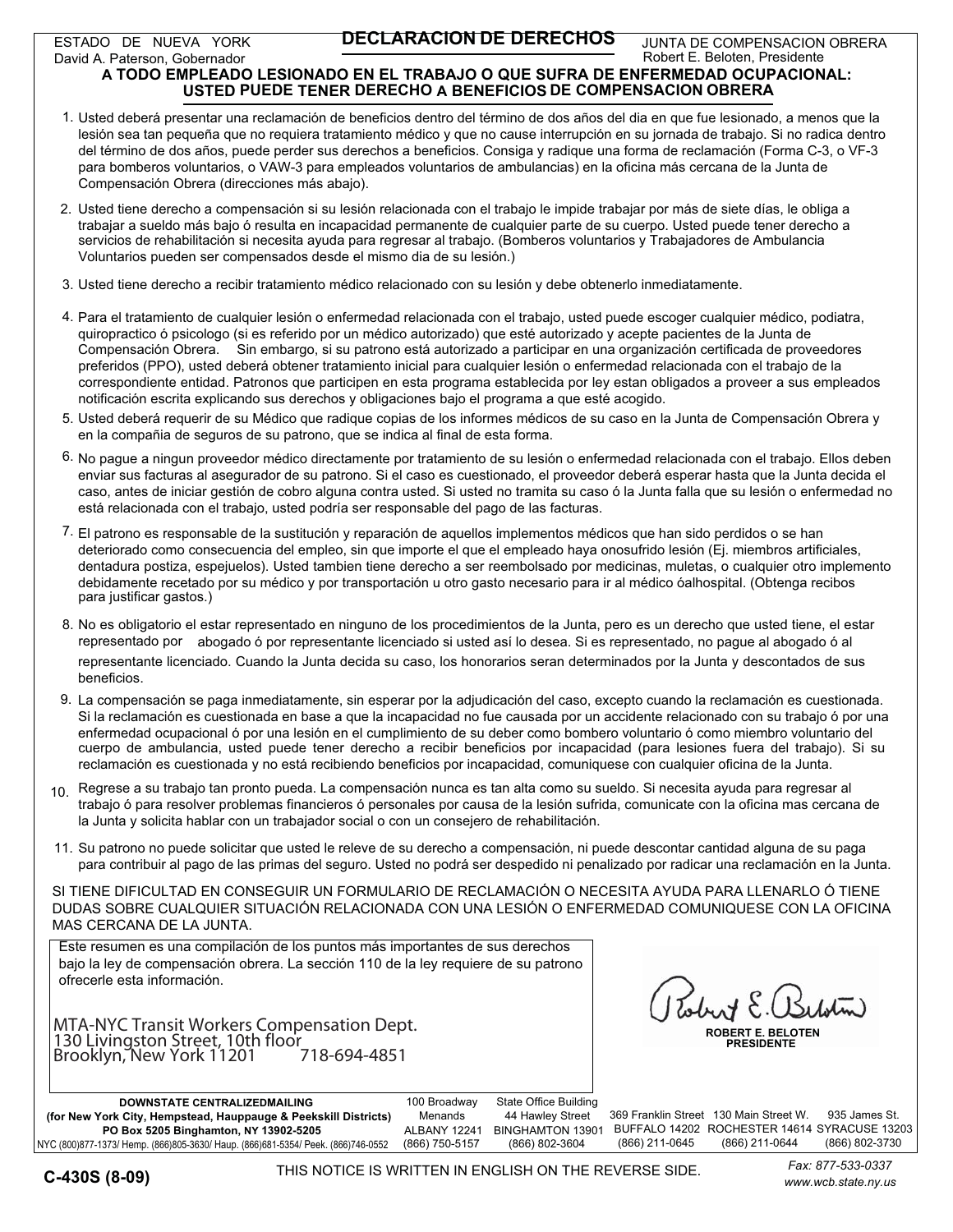

# **Doctor's Initial Report**

**C-4**

*State of New York - Workers' Compensation Board*

Use this form to report the *first* time you treated the patient. (To report continued treatment, use Form C-4.2. To report permanent impairment, use Form C-4.3.)

Please answer all questions completely, attaching extra pages if necessary, and submit promptly to the Board, the insurance carrier and to the patient's attorney or licensed representative, if he/she has one; if not, send a copy to the patient. Failure to do so may delay the payment of necessary treatment, prevent the timely payment of wage loss benefits to the injured worker, create the necessity for testimony, and jeopardize your Board authorization. You may also fill out this form online at www.wcb.state.ny.us.

## **A. Patient's Information**

| 1. Name: Last First                                                                                                                                                                                                                             |                                                           |                |                                                                        |               |                     |
|-------------------------------------------------------------------------------------------------------------------------------------------------------------------------------------------------------------------------------------------------|-----------------------------------------------------------|----------------|------------------------------------------------------------------------|---------------|---------------------|
|                                                                                                                                                                                                                                                 |                                                           | $\overline{M}$ |                                                                        |               |                     |
|                                                                                                                                                                                                                                                 |                                                           |                |                                                                        |               |                     |
| Number and Street                                                                                                                                                                                                                               |                                                           |                | City<br>9. Gender:                                                     | State<br>Male | Zip Code<br>Female  |
|                                                                                                                                                                                                                                                 |                                                           |                |                                                                        |               |                     |
| 11. On the date of injury/illness what were the patient's usual work activities: example and a series of induction of the patient's usual work activities:                                                                                      |                                                           |                |                                                                        |               |                     |
|                                                                                                                                                                                                                                                 |                                                           |                |                                                                        |               |                     |
| 12. Patient's Account #:                                                                                                                                                                                                                        |                                                           |                |                                                                        |               |                     |
| <b>B. Employer Information</b>                                                                                                                                                                                                                  |                                                           |                |                                                                        |               |                     |
|                                                                                                                                                                                                                                                 |                                                           |                |                                                                        |               |                     |
| 3. Employer Address:                                                                                                                                                                                                                            |                                                           |                |                                                                        |               |                     |
| <b>C. Doctor's Information</b>                                                                                                                                                                                                                  | Number and Street                                         |                | City                                                                   | State         | Zip Code            |
|                                                                                                                                                                                                                                                 |                                                           |                |                                                                        |               |                     |
| 1. Your name:<br>and the set of the set of the set of the set of the set of the set of the set of the set of the set of the set of the set of the set of the set of the set of the set of the set of the set of the set of the set of the set o |                                                           | $\overline{M}$ | 2. WCB Authorization #:                                                |               |                     |
| 3. WCB Rating Code: _______________________________4. Federal Tax ID #: ___________________________The Tax ID # is the (check one): $\Box$ SSN $\Box$ EIN                                                                                       |                                                           |                |                                                                        |               |                     |
|                                                                                                                                                                                                                                                 |                                                           | City           |                                                                        | State         | Zip Code            |
|                                                                                                                                                                                                                                                 |                                                           |                |                                                                        |               |                     |
|                                                                                                                                                                                                                                                 |                                                           |                |                                                                        |               |                     |
|                                                                                                                                                                                                                                                 |                                                           | City           | 10. Treating Provider's NPI #: \\connection Treating Provider's NPI #: | State         | Zip Code            |
|                                                                                                                                                                                                                                                 |                                                           |                |                                                                        |               |                     |
| 11. You are a (check one):   Physician   Podiatrist   Chiropractor                                                                                                                                                                              |                                                           |                |                                                                        |               |                     |
| <b>D. Billing Information</b>                                                                                                                                                                                                                   |                                                           |                |                                                                        |               |                     |
| 1. Employer's insurance carrier:                                                                                                                                                                                                                |                                                           |                | 2. Carrier Code #: W                                                   |               |                     |
| 3. Insurance carrier's address:<br>Number and Street                                                                                                                                                                                            |                                                           |                | City                                                                   | <b>State</b>  | Zip Code            |
| 4. Diagnosis or nature of disease or injury:                                                                                                                                                                                                    |                                                           |                |                                                                        |               |                     |
| Enter ICD9 Code:<br>ICD9 Descriptor:                                                                                                                                                                                                            |                                                           |                |                                                                        |               |                     |
| (1)<br><u> 1989 - Johann John Stone, markin film yn y brening yn y brening yn y brening yn y brening y brening yn y bre</u>                                                                                                                     |                                                           |                |                                                                        |               |                     |
| (2)                                                                                                                                                                                                                                             |                                                           |                |                                                                        |               |                     |
| (3)                                                                                                                                                                                                                                             |                                                           |                |                                                                        |               |                     |
| (4)                                                                                                                                                                                                                                             |                                                           |                |                                                                        |               |                     |
| Relate ICD9 codes in (1), (2), (3), or (4) to Diagnosis Code column on page 2 by line.                                                                                                                                                          |                                                           |                |                                                                        |               |                     |
|                                                                                                                                                                                                                                                 | THE WORKERS' COMPENSATION BOARD EMPLOYS AND SERVES PEOPLE |                |                                                                        |               |                     |
| C-4.0 (8-09) Page 1 of 4                                                                                                                                                                                                                        | WITH DISABILITIES WITHOUT DISCRIMINATION                  |                |                                                                        |               | www.wcb.state.ny.us |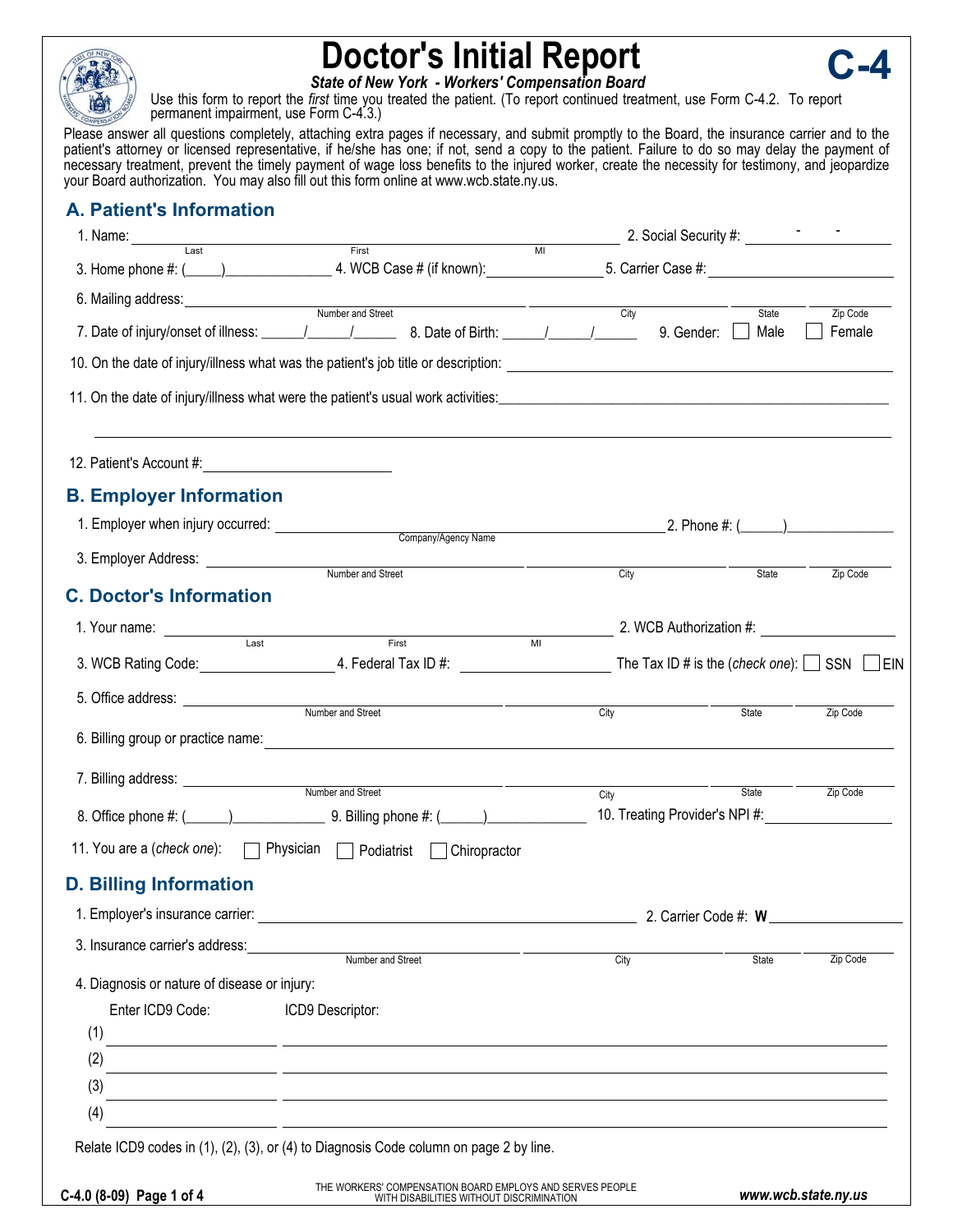| Patient's Name: |            |    |                            |                          |    |             |       |                                                                                                                                                                                                                                      |                                                                                                                                |                       | Date of injury/onset of illness: \[\sqrtdgg \]                                                                       |                                   |     |                                                                                                                                                                                                                                |
|-----------------|------------|----|----------------------------|--------------------------|----|-------------|-------|--------------------------------------------------------------------------------------------------------------------------------------------------------------------------------------------------------------------------------------|--------------------------------------------------------------------------------------------------------------------------------|-----------------------|----------------------------------------------------------------------------------------------------------------------|-----------------------------------|-----|--------------------------------------------------------------------------------------------------------------------------------------------------------------------------------------------------------------------------------|
|                 |            |    |                            | $\overline{\text{Last}}$ |    |             |       | First<br>MI<br>Use WCB Codes                                                                                                                                                                                                         |                                                                                                                                |                       |                                                                                                                      |                                   |     |                                                                                                                                                                                                                                |
| From            |            |    | Dates of Service<br>To     |                          |    | Place<br>οf | Leave |                                                                                                                                                                                                                                      | Procedures, Services or Supplies                                                                                               | Diagnosis Code        | \$ Charges                                                                                                           | Days/                             | COB | Zip code where service was<br>rendered                                                                                                                                                                                         |
| МM              | DD         | YY | MM                         | DD                       | YY | Service     | Blank | CPT/HCPCS                                                                                                                                                                                                                            | <b>IMODIFIER</b>                                                                                                               |                       |                                                                                                                      | Units                             |     |                                                                                                                                                                                                                                |
|                 |            |    |                            |                          |    |             |       |                                                                                                                                                                                                                                      |                                                                                                                                |                       |                                                                                                                      |                                   |     |                                                                                                                                                                                                                                |
|                 |            |    |                            |                          |    |             |       |                                                                                                                                                                                                                                      |                                                                                                                                |                       |                                                                                                                      |                                   |     |                                                                                                                                                                                                                                |
|                 |            |    |                            |                          |    |             |       |                                                                                                                                                                                                                                      |                                                                                                                                |                       |                                                                                                                      |                                   |     |                                                                                                                                                                                                                                |
|                 |            |    |                            |                          |    |             |       |                                                                                                                                                                                                                                      |                                                                                                                                |                       |                                                                                                                      |                                   |     |                                                                                                                                                                                                                                |
|                 |            |    |                            |                          |    |             |       |                                                                                                                                                                                                                                      |                                                                                                                                |                       |                                                                                                                      |                                   |     |                                                                                                                                                                                                                                |
|                 |            |    |                            |                          |    |             |       |                                                                                                                                                                                                                                      |                                                                                                                                |                       |                                                                                                                      |                                   |     |                                                                                                                                                                                                                                |
|                 |            |    |                            |                          |    |             |       |                                                                                                                                                                                                                                      |                                                                                                                                |                       |                                                                                                                      |                                   |     |                                                                                                                                                                                                                                |
|                 |            |    |                            |                          |    |             |       |                                                                                                                                                                                                                                      |                                                                                                                                |                       |                                                                                                                      |                                   |     |                                                                                                                                                                                                                                |
|                 |            |    |                            |                          |    |             |       |                                                                                                                                                                                                                                      | Check here if services were provided by a WCB preferred provider organization (PPO).                                           |                       | <b>Total Charge</b>                                                                                                  | Amount Paid<br>(Carrier Use Only) |     | <b>Balance Due</b><br>(Carrier Use Only)                                                                                                                                                                                       |
|                 |            |    |                            |                          |    |             |       |                                                                                                                                                                                                                                      |                                                                                                                                | \$                    |                                                                                                                      | \$                                |     | \$                                                                                                                                                                                                                             |
|                 |            |    |                            |                          |    |             |       |                                                                                                                                                                                                                                      | 2. How did you learn about the injury/illness (check one): $\Box$ Patient $\Box$ Medical Records $\Box$ Other(specify):        |                       |                                                                                                                      |                                   |     |                                                                                                                                                                                                                                |
|                 |            |    |                            |                          |    |             |       |                                                                                                                                                                                                                                      | 3. Did another health provider treat this injury/illness including hospitalizaton and/or surgery? Ses No If yes, give details: |                       |                                                                                                                      |                                   |     |                                                                                                                                                                                                                                |
|                 |            |    | <b>F. Exam Information</b> |                          |    |             |       |                                                                                                                                                                                                                                      |                                                                                                                                |                       |                                                                                                                      |                                   |     |                                                                                                                                                                                                                                |
|                 |            |    |                            |                          |    |             |       |                                                                                                                                                                                                                                      | 2. Patient's subjective complaints: Check all that apply and identify specific affected body part(s).                          |                       |                                                                                                                      |                                   |     |                                                                                                                                                                                                                                |
|                 |            |    | Numbness/Tingling          |                          |    |             |       | <u> 1989 - Johann Stein, mars an deus Amerikaansk kommunister (</u>                                                                                                                                                                  |                                                                                                                                |                       |                                                                                                                      |                                   |     | 4. Have you previously treated this patient for a similar work-related injury/illness? Some Section Motor Resumment Content Connect Assemble. At the Section Assemble. At the Section Assemble. At the Section Assemble. At th |
|                 | Pain       |    |                            |                          |    |             |       |                                                                                                                                                                                                                                      |                                                                                                                                | Weakness              |                                                                                                                      |                                   |     |                                                                                                                                                                                                                                |
|                 |            |    |                            |                          |    |             |       | Stiffness et al. 2006 and 2007 and 2008 and 2008 and 2008 and 2008 and 2008 and 2008 and 2008 and 2008 and 200                                                                                                                       |                                                                                                                                |                       |                                                                                                                      |                                   |     |                                                                                                                                                                                                                                |
|                 |            |    |                            |                          |    |             |       |                                                                                                                                                                                                                                      | 3. Type/nature of injury: Check all that apply and identify specific affected body part(s).                                    |                       |                                                                                                                      |                                   |     |                                                                                                                                                                                                                                |
|                 | Abrasion   |    |                            |                          |    |             |       |                                                                                                                                                                                                                                      |                                                                                                                                | Infectious Disease    |                                                                                                                      |                                   |     |                                                                                                                                                                                                                                |
|                 |            |    |                            |                          |    |             |       |                                                                                                                                                                                                                                      |                                                                                                                                | Inhalation Exposure   |                                                                                                                      |                                   |     |                                                                                                                                                                                                                                |
|                 |            |    |                            |                          |    |             |       |                                                                                                                                                                                                                                      |                                                                                                                                |                       |                                                                                                                      |                                   |     |                                                                                                                                                                                                                                |
|                 |            |    |                            |                          |    |             |       | Bite <u>and the same of the same of the same of the same of the same of the same of the same of the same of the same of the same of the same of the same of the same of the same of the same of the same of the same of the same</u> |                                                                                                                                | Needle Stick          |                                                                                                                      |                                   |     |                                                                                                                                                                                                                                |
|                 | Burn       |    |                            |                          |    |             |       |                                                                                                                                                                                                                                      |                                                                                                                                |                       |                                                                                                                      |                                   |     |                                                                                                                                                                                                                                |
|                 |            |    |                            |                          |    |             |       |                                                                                                                                                                                                                                      |                                                                                                                                |                       |                                                                                                                      |                                   |     | Psychological experience and the contract of the contract of the contract of the contract of the contract of the contract of the contract of the contract of the contract of the contract of the contract of the contract of t |
|                 |            |    |                            |                          |    |             |       |                                                                                                                                                                                                                                      |                                                                                                                                | <b>Puncture Wound</b> |                                                                                                                      |                                   |     | the contract of the contract of the contract of the contract of the contract of                                                                                                                                                |
|                 | Dermatitis |    |                            |                          |    |             |       | <u> 1989 - John Stein, Amerikaansk politiker (</u>                                                                                                                                                                                   |                                                                                                                                |                       |                                                                                                                      |                                   |     |                                                                                                                                                                                                                                |
|                 |            |    |                            |                          |    |             |       |                                                                                                                                                                                                                                      |                                                                                                                                |                       |                                                                                                                      |                                   |     |                                                                                                                                                                                                                                |
|                 | Fracture   |    |                            |                          |    |             |       | the control of the control of the control of the control of the control of the control of                                                                                                                                            |                                                                                                                                | Sprain/Strain         |                                                                                                                      |                                   |     | the control of the control of the control of the control of the control of the control of                                                                                                                                      |
|                 | Hernia     |    |                            |                          |    |             |       | <u> 1980 - Johann Barbara, martin amerikan basal dan berasal dalam basal dalam basal dalam basal dalam basal dala</u>                                                                                                                |                                                                                                                                | Vision Loss           | <u> 1980 - Jan Stein Stein Stein Stein Stein Stein Stein Stein Stein Stein Stein Stein Stein Stein Stein Stein S</u> |                                   |     | Torn Ligament, Tendon or Muscle                                                                                                                                                                                                |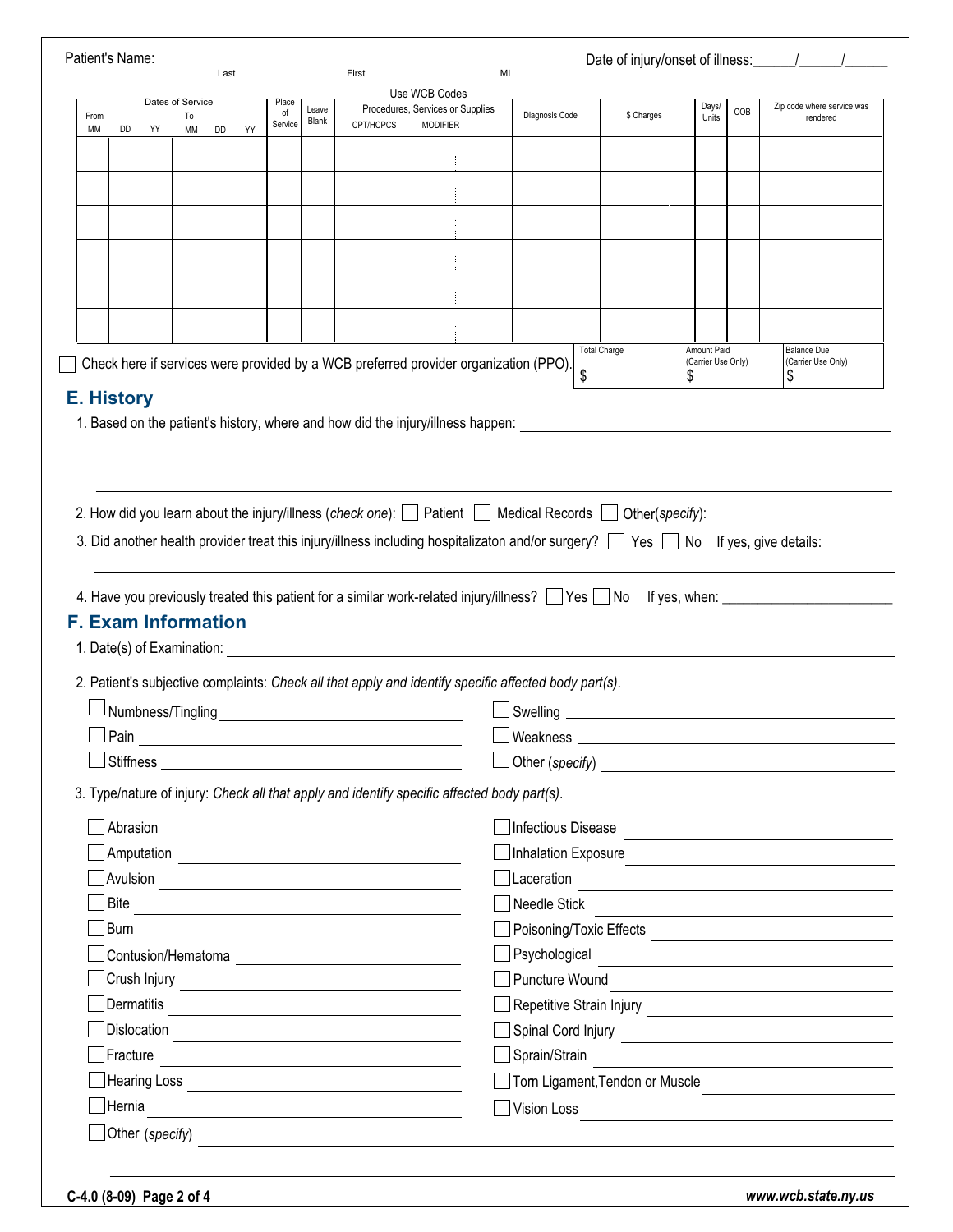| Patient's Name:                                                                                                                                                                                                                |                                                                                                                                                                                                                                |
|--------------------------------------------------------------------------------------------------------------------------------------------------------------------------------------------------------------------------------|--------------------------------------------------------------------------------------------------------------------------------------------------------------------------------------------------------------------------------|
| First<br>Last<br>4. Physical examination: Check all relevant objective findings and identify specific affected body part(s).                                                                                                   | $\overline{M}$                                                                                                                                                                                                                 |
| None at present                                                                                                                                                                                                                |                                                                                                                                                                                                                                |
|                                                                                                                                                                                                                                | Neuromuscular Findings:                                                                                                                                                                                                        |
| Burns<br><u> 1989 - Andrea Barbara, poeta esperanto-</u>                                                                                                                                                                       | Abnormal/Restricted ROM                                                                                                                                                                                                        |
|                                                                                                                                                                                                                                | Active ROM                                                                                                                                                                                                                     |
|                                                                                                                                                                                                                                |                                                                                                                                                                                                                                |
|                                                                                                                                                                                                                                | Gait<br><u> 1989 - Johann Stoff, fransk politik (d. 1989)</u>                                                                                                                                                                  |
|                                                                                                                                                                                                                                |                                                                                                                                                                                                                                |
|                                                                                                                                                                                                                                |                                                                                                                                                                                                                                |
|                                                                                                                                                                                                                                |                                                                                                                                                                                                                                |
|                                                                                                                                                                                                                                |                                                                                                                                                                                                                                |
|                                                                                                                                                                                                                                |                                                                                                                                                                                                                                |
|                                                                                                                                                                                                                                |                                                                                                                                                                                                                                |
|                                                                                                                                                                                                                                |                                                                                                                                                                                                                                |
|                                                                                                                                                                                                                                |                                                                                                                                                                                                                                |
|                                                                                                                                                                                                                                |                                                                                                                                                                                                                                |
|                                                                                                                                                                                                                                | 8. Does the patient's medical history reveal any pre-existing condition(s) that may affect the treatment and/or prognosis?<br>□ No                                                                                             |
| If yes, list and describe: example and the set of the set of the set of the set of the set of the set of the set of the set of the set of the set of the set of the set of the set of the set of the set of the set of the set |                                                                                                                                                                                                                                |
| <b>G. Doctor's Opinion</b>                                                                                                                                                                                                     |                                                                                                                                                                                                                                |
| 1. In your opinion, was the incident that the patient described the competent medical cause of this injury/illness?                                                                                                            | <b>Yes</b><br>No.                                                                                                                                                                                                              |
| 2. Are the patient's complaints consistent with his/her history of the injury/illness?                                                                                                                                         | $Yes \mid \text{No}$                                                                                                                                                                                                           |
| 3. Is the patient's history of the injury/illness consistent with your objective findings?                                                                                                                                     | N/A (no findings at this time)<br>$\Box$ No<br>Yes                                                                                                                                                                             |
| 4. What is the percentage (0-100%) of temporary impairment? __________%                                                                                                                                                        |                                                                                                                                                                                                                                |
|                                                                                                                                                                                                                                | 5. Describe findings and relevant diagnostic test results: Marian Change and Change and Change and Change and Change and Change and Change and Change and Change and Change and Change and Change and Change and Change and Ch |
| <b>H. Plan of Care</b>                                                                                                                                                                                                         |                                                                                                                                                                                                                                |
|                                                                                                                                                                                                                                |                                                                                                                                                                                                                                |
|                                                                                                                                                                                                                                |                                                                                                                                                                                                                                |
|                                                                                                                                                                                                                                |                                                                                                                                                                                                                                |
|                                                                                                                                                                                                                                | (b) list over-the-counter medications advised:<br>expansion of the counter medications advised:                                                                                                                                |
| Medication restrictions: [                                                                                                                                                                                                     | None May affect patient's ability to return to work, make patient drowsy, or other issue. Explain below:                                                                                                                       |
| C-4.0 (8-09) Page 3 of 4                                                                                                                                                                                                       | www.wcb.state.ny.us                                                                                                                                                                                                            |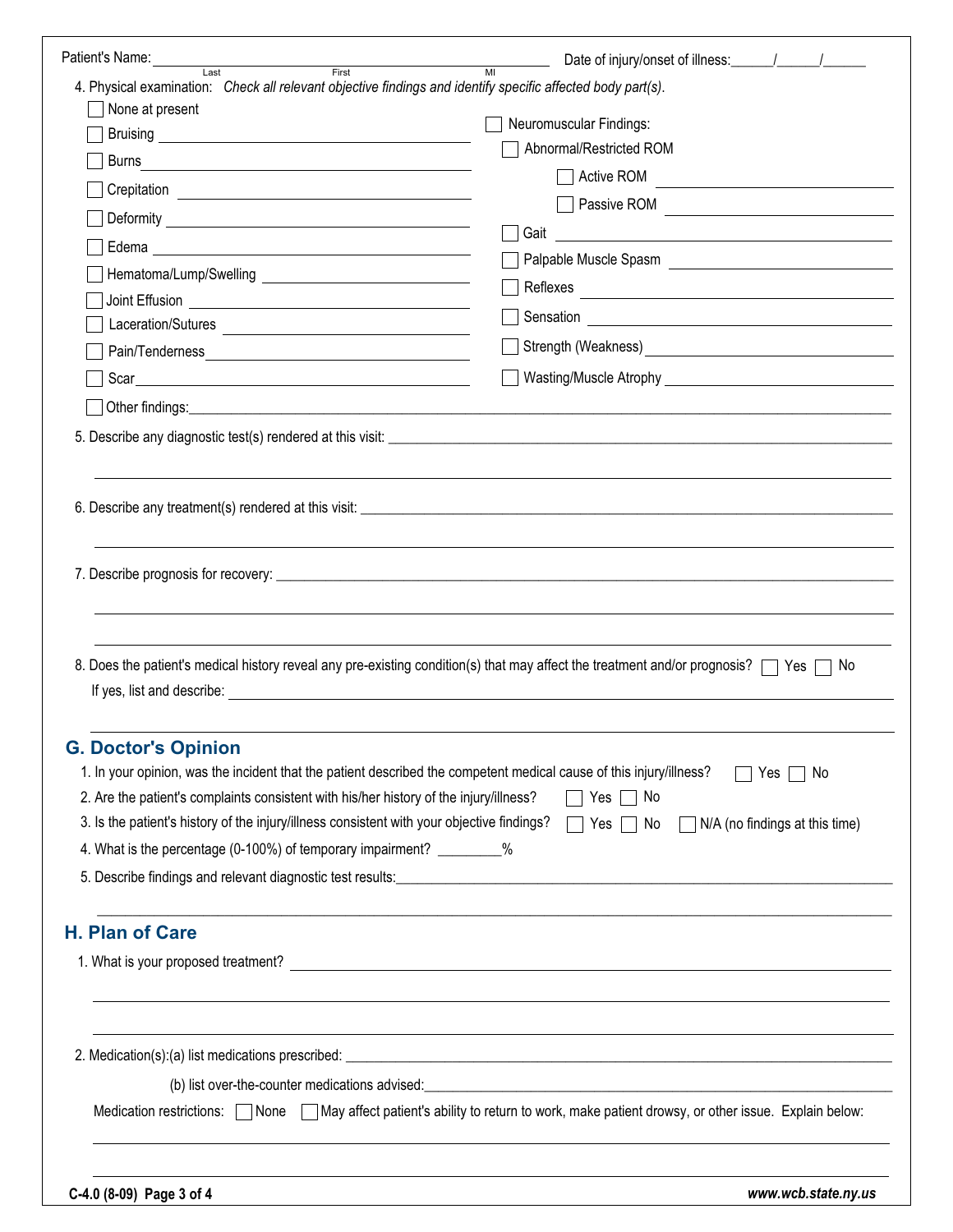| Patient's Name:                                                                                                                                                                                                                      | Date of injury/onset of illness: \[\squad \]                                                                                                                                                                                  |
|--------------------------------------------------------------------------------------------------------------------------------------------------------------------------------------------------------------------------------------|-------------------------------------------------------------------------------------------------------------------------------------------------------------------------------------------------------------------------------|
| Last<br>First                                                                                                                                                                                                                        | MI                                                                                                                                                                                                                            |
| 3. Does the patient need diagnostic tests or referrals? $\Box$ Yes $\Box$ No<br>Tests:                                                                                                                                               | If yes, check all that apply:<br><b>Referrals:</b>                                                                                                                                                                            |
| CT Scan                                                                                                                                                                                                                              | Chiropractor                                                                                                                                                                                                                  |
| <b>EMG/NCS</b>                                                                                                                                                                                                                       | Internist/Family Physician                                                                                                                                                                                                    |
|                                                                                                                                                                                                                                      | Occupational Therapist                                                                                                                                                                                                        |
| Labs (Specify): <u>contract and contract and contract and contract and contract and contract and contract and contract and contract and contract and contract and contract and contract and contract and contract and contract a</u> | <b>Physical Therapist</b>                                                                                                                                                                                                     |
|                                                                                                                                                                                                                                      |                                                                                                                                                                                                                               |
| Other (Specify): <u>contract and the set of the set of the set of the set of the set of the set of the set of the set of the set of the set of the set of the set of the set of the set of the set of the set of the set of the </u> | Other (Specify): The contract of the contract of the contract of the contract of the contract of the contract of the contract of the contract of the contract of the contract of the contract of the contract of the contract |
| 4. Assistive devices prescribed for this patient:<br>Cane<br>$\Box$                                                                                                                                                                  | Crutches<br>Orthotics<br>Walker<br>Wheelchair                                                                                                                                                                                 |
|                                                                                                                                                                                                                                      | <b>Important:</b> Form C-4 AUTH should be utilized to request any special medical service over \$1000.                                                                                                                        |
| 5. When is the patient's next follow-up appointment?                                                                                                                                                                                 |                                                                                                                                                                                                                               |
| Within a week $\begin{array}{ c c c c c } \hline \end{array}$ 1-2 weeks $\begin{array}{ c c c c c c } \hline \end{array}$ 3-4 weeks                                                                                                  | $5-6$ weeks $\sqrt{7-8}$ weeks<br><b>Indian American</b><br>Return as needed<br>months                                                                                                                                        |
| <b>I. Work Status</b>                                                                                                                                                                                                                |                                                                                                                                                                                                                               |
|                                                                                                                                                                                                                                      |                                                                                                                                                                                                                               |
|                                                                                                                                                                                                                                      | Is the patient currently working? <b>T</b> Yes <b>T</b> No If yes, did the patient return to: Tusual work activities Tlimited work activities                                                                                 |
| 2. Can the patient return to work? (check only one):                                                                                                                                                                                 |                                                                                                                                                                                                                               |
| The patient cannot return to work because (explain):<br>а.                                                                                                                                                                           |                                                                                                                                                                                                                               |
| The patient can return to work without limitations on ___________________________<br>b.                                                                                                                                              |                                                                                                                                                                                                                               |
| c.                                                                                                                                                                                                                                   | The patient can return to work with the following limitations (check all that apply) on $\frac{1}{\sqrt{1-\frac{1}{2}}}\$                                                                                                     |
| Bending/twisting                                                                                                                                                                                                                     | Sitting<br>Lifting                                                                                                                                                                                                            |
| Climbing stairs/ladders                                                                                                                                                                                                              | Operating heavy equipment<br>Standing                                                                                                                                                                                         |
| Environmental conditions                                                                                                                                                                                                             | Operation of motor vehicles<br>Use of public transportation                                                                                                                                                                   |
| Kneeling                                                                                                                                                                                                                             | Personal protective equipment<br>Use of upper extremities                                                                                                                                                                     |
| Other (explain):                                                                                                                                                                                                                     |                                                                                                                                                                                                                               |
| Describe/quantify the limitations:                                                                                                                                                                                                   |                                                                                                                                                                                                                               |
|                                                                                                                                                                                                                                      |                                                                                                                                                                                                                               |
|                                                                                                                                                                                                                                      |                                                                                                                                                                                                                               |
|                                                                                                                                                                                                                                      | How long will these limitations apply? $\Box$ 1-2 days $\Box$ 3-7 days $\Box$ 8-14 days $\Box$ 15+ days $\Box$ Unknown at this time<br>N/A                                                                                    |
|                                                                                                                                                                                                                                      | 3. With whom will you discuss the patient's return to work and/or limitations? With patient Muth patient's employer MIVA                                                                                                      |
|                                                                                                                                                                                                                                      |                                                                                                                                                                                                                               |
| This form is signed under penalty of perjury.                                                                                                                                                                                        |                                                                                                                                                                                                                               |
| Board Authorized Health Care Provider - Check one:                                                                                                                                                                                   |                                                                                                                                                                                                                               |
| I provided the services listed above.                                                                                                                                                                                                |                                                                                                                                                                                                                               |
| actively supervised the health-care provider named below who provided these services.                                                                                                                                                |                                                                                                                                                                                                                               |
|                                                                                                                                                                                                                                      | Specialty                                                                                                                                                                                                                     |
| Board Authorized Health Care Provider signature:                                                                                                                                                                                     |                                                                                                                                                                                                                               |
| Signature<br><b>Name</b>                                                                                                                                                                                                             | Specialty<br>Date                                                                                                                                                                                                             |
|                                                                                                                                                                                                                                      |                                                                                                                                                                                                                               |
| C-4.0 (8-09) Page 4 of 4                                                                                                                                                                                                             | www.wcb.state.ny.us                                                                                                                                                                                                           |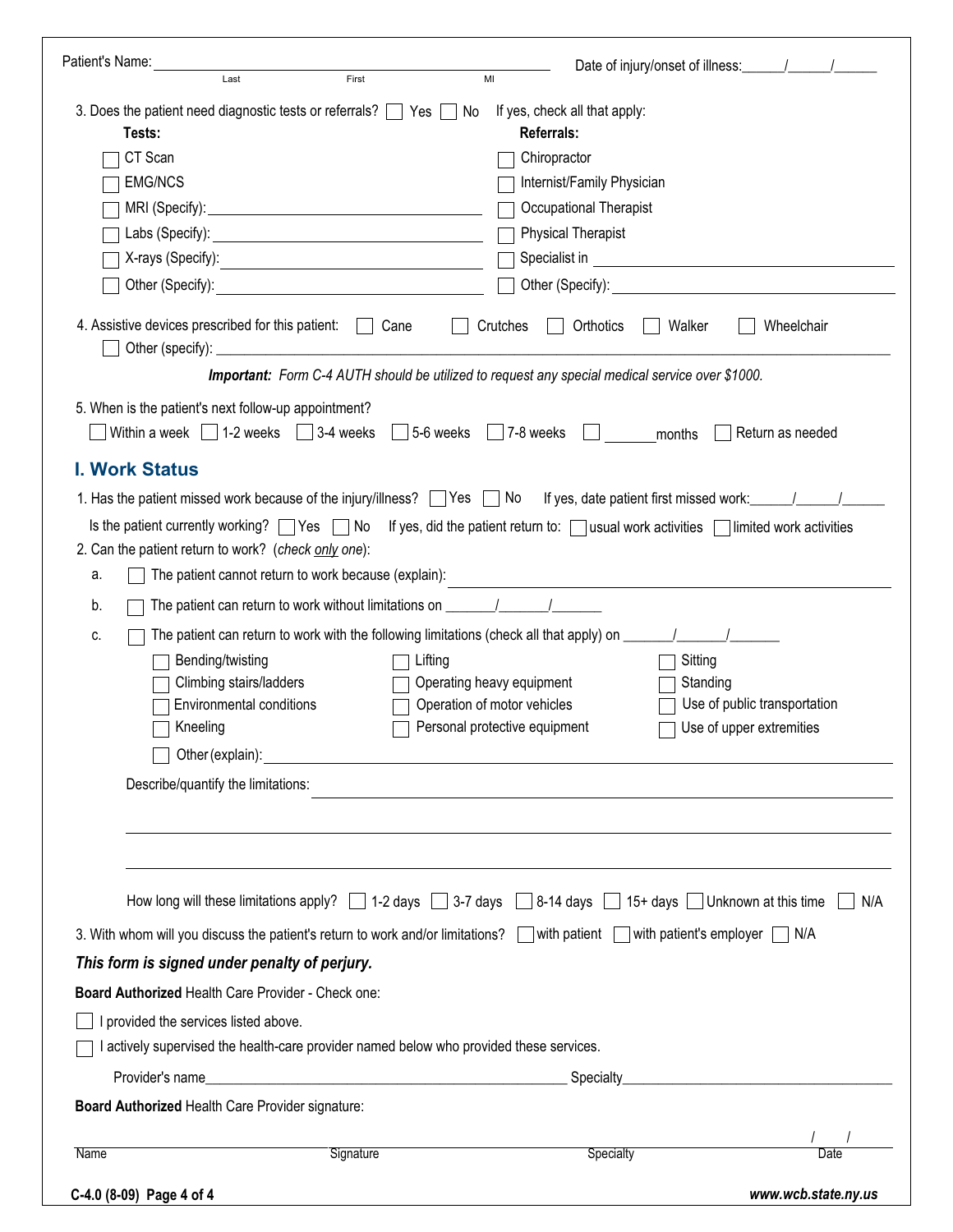### **IMPORTANT-TO THE ATTENDING DOCTOR**

1. This form is to be used to file reports in workers' compensation, volunteer firefighters' or volunteer ambulance workers' benefit cases as follows: **48 HOUR INITIAL REPORT** - Prepare and submit this form, complete in all details, within 48 hours after you first render treatment.

If you continue to treat, use form C-4.2 for future reporting. DO NOT use this form for future reporting.

All reports are to be filed with the Workers' Compensation Board, the workers' compensation insurance carrier, self-insured employer, and if the patient is represented by an attorney or licensed representative, with such representative. If the claimant is not represented, a copy must be sent to the claimant.

Ophthalmologists use form C-5, Occupational/Physical Therapists use form OT/PT-4 and Psychologists use form PS-4 for filing reports.

- 2. Please ask your patient for his/her WCB Case Number and the Insurance Carrier's Case Number, if they are known to him/her, and show these numbers on your reports. In addition, ask your patient if he/she has retained a representative. If so, ask for the name and address of the representative. You are required to send copies of all reports to the patient's representative, if any.
- This form must be signed by the attending doctor and must contain her/his authorization certificate number, code letters and NPI number. If the patient is hospitalized, it may be signed by a licensed doctor to whom the treatment of the case has been assigned as a member of the attending staff of the hospital. 3.

### 4. **AUTHORIZATION FOR SPECIAL SERVICES** - Form C-4 AUTH should be utilized to request any special medical service over \$1000.

### *AUTHORIZATION FOR SPECIAL SERVICES IS NOT REQUIRED IN AN EMERGENCY*

- 5. **LIMITATION OF PODIATRY TREATMENT** - Podiatry treatment is limited as defined in Section 7001 of the Education Law and Section 13-k(2) of the Workers' Compensation Law.
- 6. LIMITATION OF CHIROPRACTIC TREATMENT - Chiropractic treatment is limited as defined in Section 6551 of the Education Law and the Chair's Rules Relative to Chiropractic Practice Under Section 13-l of the Workers' Compensation Law.

**A CHIROPRACTOR OR PODIATRIST FILING THIS REPORT CERTIFIES THAT THE INJURY DESCRIBED CONSISTS SOLELY OF A CONDITION(S) WHICH MAY LAWFULLY BE TREATED AS DEFINED IN THE EDUCATION LAW AND, WHERE IT DOES NOT, HAS ADVISED THE INJURED PERSON TO CONSULT A PHYSICIAN OF HIS/HER CHOICE.**

7. HIPAA NOTICE - In order to adjudicate a workers' compensation claim, WCL13-a(4)(a) and 12 NYCRR 325-1.3 require health care providers to regularly file medical reports of treatment with the Board and the carrier or employer. Pursuant to 45 CFR 164.512 these legally required medical reports are exempt from HIPAA's restrictions on disclosure of health information.

**ANY PERSON WHO KNOWINGLY AND WITH INTENT TO DEFRAUD PRESENTS, CAUSES TO BE PRESENTED, OR PREPARES WITH KNOWLEDGE OR BELIEF THAT IT WILL BE PRESENTED TO OR BY AN INSURER, OR SELF-INSURER, ANY INFORMATION CONTAINING ANY FALSE MATERIAL STATEMENT OR CONCEALS ANY MATERIAL FACT SHALL BE GUILTY OF A CRIME AND SUBJECT TO SUBSTANTIAL FINES AND IMPRISONMENT.**

### BILLING INFORMATION

**Complete all billing information contained on this form. Use continuation Form C-4.1, if necessary. The workers' compensation carrier has 45 days to pay your bill or to file an objection to it. Contact the workers' compensation carrier if you receive neither payment nor an objection within this time period. After contacting the carrier, you may, if necessary, contact the Board's Disputed Bill Unit, at the Albany address indicated below, for information/assistance.**

### **IMPORTANT TO THE PATIENT**

**YOUR DOCTORS' BILLS (AND BILLS FOR HOSPITALS AND OTHER SERVICES OF A MEDICAL NATURE) WILL BE PAID BY YOUR EMPLOYER, THE LIABLE POLITICAL SUBDIVISION OR ITS INSURANCE COMPANY OR THE UNAFFILIATED VOLUNTEER AMBULANCE SERVICE IF YOUR CLAIM IS ALLOWED. DO NOT PAY THESE BILLS YOURSELF, UNLESS YOUR CASE IS DISALLOWED OR CLOSED FOR FAILURE TO PROSECUTE.**

IF YOU HAVE ANY QUESTIONS CONCERNING THIS NOTICE OR YOUR CASE, OR WITH RESPECT TO YOUR RIGHTS UNDER THE WORKERS' COMPENSATION LAW, OR THE VOLUNTEER FIREFIGHTERS' OR VOLUNTEER AMBULANCE WORKERS' LAWS, YOU SHOULD CONSULT THE NEAREST OFFICE OF THE BOARD FOR ADVICE. **ALWAYS USE THE CASE NUMBERS SHOWN ON THE OTHER SIDE OFTHIS NOTICE,** OR ON OTHER PAPERS RECEIVED BY YOU, IF YOU FIND IT NECESSARY TO COMMUNICATE WITH THE BOARD OR THE CARRIER. ALSO, MENTION YOUR SOCIAL SECURITY NUMBER IF YOU WRITE OR CALL THE<br>BOARD

### **IMPORTANTE PARA EL PACIENTE**

**LAS FACTURAS POR SERVICIOS MEDICOS INCLUYENDO HOSPITALES Y TODO SERVICIO DE NATURALEZA MEDICA SERA PAGADO POR EL PATRONO O POR LA ENTIDAD RESPONSABLE O SU COMPANIA DE SEGUROS SEGUN SEA EL CASO; SI SU RECLAMACION ES APROBADA. NO PAGUE ESTAS FACTURAS A MENOS QUE SU CASO SEA DESESTIMADO EN SU FONDO O ARCHIVADO POR NO REALIZAR LOS TRAMITES CORRESPONDIENTES.**

**SI USTED TIENE ALGUNA PREGUNTA, EN RELACION A ESTA NOTIFICACION O A SU CASO O EN RELACION A SUS DERECHOS BAJO LA LEY DE COMPENSACION OBRERA O LA LEY DE BOMBEROS VOLUNTARIOS O LA LEY DE SERVICIOS DE AMBULANCIAS VOLUNTARIOS DEBE COMUNICARSE CON LA OFICINA MAS CERCANA DE LA JUNTA PARA ORIENTACION. SIEMPRE USE EL NUMERO DEL CASO QUE APARECE EN LA PARTE DEL FRENTE DE ESTA NOTIFICACION, O EN OTROS DOCUMENTOS RECIBIDOS POR USTED.** SI LE ES NECESARIO COMUNICARSE CON LA JUNTA O CON EL "CARRIER." TAMBIEN MENCIONE EN SU COMUNICACION ORAL O ESCRITA SU NUMERO DE SEGURO SOCIAL.

### **WORKERS' COMPENSATION BOARD DISTRICT OFFICES**

**Reports should be filed by sending directly to the appropriate WCB district office (DO) at the address below with a copy sent to the insurance carrier:**

**Albany DO - 100 Broadway-Menands, Albany NY 12241 866-750-5157** (for accidents in the following counties: Albany, Clinton, Columbia, Dutchess, Essex, Franklin, Fulton, Greene, Hamilton, Montgomery, Rensselaer, Saratoga, Schenectady, Schoharie, Ulster, Warren, Washington)

**Binghamton DO - State Office Building, 44 Hawley Street, Binghamton NY 13901 866-802-3604** (for accidents in the following counties: Broome, Chemung, Chenango, Cortland, Delaware, Otsego, Schuyler, Sullivan, Tioga, Tompkins)

**Buffalo DO - 369 Franklin Street, Buffalo NY 14202 866-211-0645** (for accidents in the following counties: Cattaraugus, Chautauqua, Erie, Niagara)

**Rochester DO - 130 Main Street West, Rochester NY 14614 866-211-0644** (for accidents in the following counties: Allegany, Genesee, Livingston, Monroe, Ontario, Orleans, Seneca, Steuben, Wayne, Wyoming, Yates)

**Syracuse DO - 935 James Street, Syracuse NY 13203 866-802-3730** (for accidents in the following counties: Cayuga, Herkimer, Jefferson, Lewis, Madison, Oneida, Onondaga, Oswego,St. Lawrence)

**Downstate Centralized Mailing - PO Box 5205, Binghamton NY, 13902-5205 for all DO's in NYC 800-877-1373; in Hempstead 866-805-3630; in Hauppauge 866-681-5354; in Peekskill 866-746-0552** (for accidents in the following counties: Bronx, Kings, Nassau, New York, Orange, Putnam, Queens, Richmond, Rockland, Suffolk, Westchester)

*Statewide Fax Line: 877-533-0337*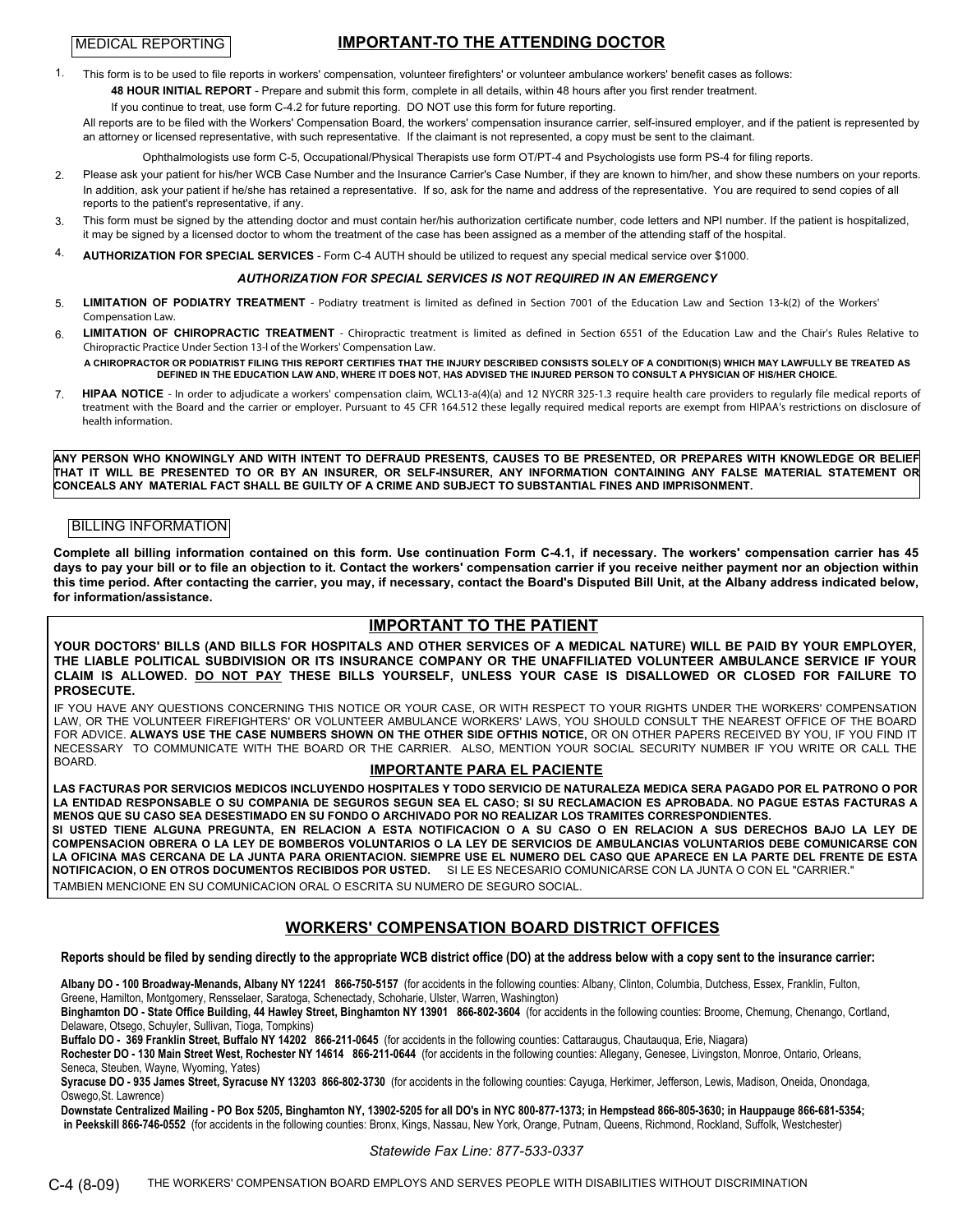

STATE OF NEW YORK WORKERS' COMPENSATION BOARD 100 BROADWAY-MENANDS ALBANY, NY 12241 (877) 632-4996



## **You were injured at work. What now?**

The New York State Workers' Compensation Board has received notice you suffered a workplace injury or illness, so we're preparing a workers' compensation case in your name. You may have already received medical treatment. If you haven't, you should seek medical care as soon as possible.

## **A Worker's Responsibilities**

- You must tell your employer, in writing, when, where and how you were injured. Do this within 30 days of injury.
- Medical reports are necessary for your case. Advise your doctors that you have a workrelated injury, and give the name of your employer. Do not pay for your care yourself or use other health insurance. Tell your doctor to file reports with the Board and with your employer or its insurance carrier. If your case is disputed, the Board needs a medical report on your injury to begin resolving your claim.

## **Starting a Case**

Once your employer knows of your injury, it must notify this Board by filing a C-2 form. *You should file an employee claim (C-3 form) reporting your injury as soon as possible.*  (You **must** notify the Board of your injury or illness within two years.) If you injured the same body part before, or had a similar illness, you must also file a Form C-3.3.

If you haven't already filed a C-3 or C-3.3 (if necessary), there are three ways to do it.

- Visit *www.wcb.state.ny.us/content/main/onthejob/howto.jsp* to complete the form.
- Complete the enclosed paper forms, and mail them to the Board.
- Call 1-866-396-8314. A Board employee will complete the form with you.

## **Health Care Bills**

**Do not** pay your doctor or hospital. Those bills are paid by the insurer unless the Board disallows your case. If your case is disputed, the providers are paid when the Board decides your case. If the Board decides against you, or if *you don't pursue a case, you will have to pay the doctor or hospital.* 

Your employer's insurance covers medically necessary drugs and equipment your doctor prescribes. You're also entitled to carfare or necessary expenses incurred when traveling for treatment. (Get receipts for those expenses.)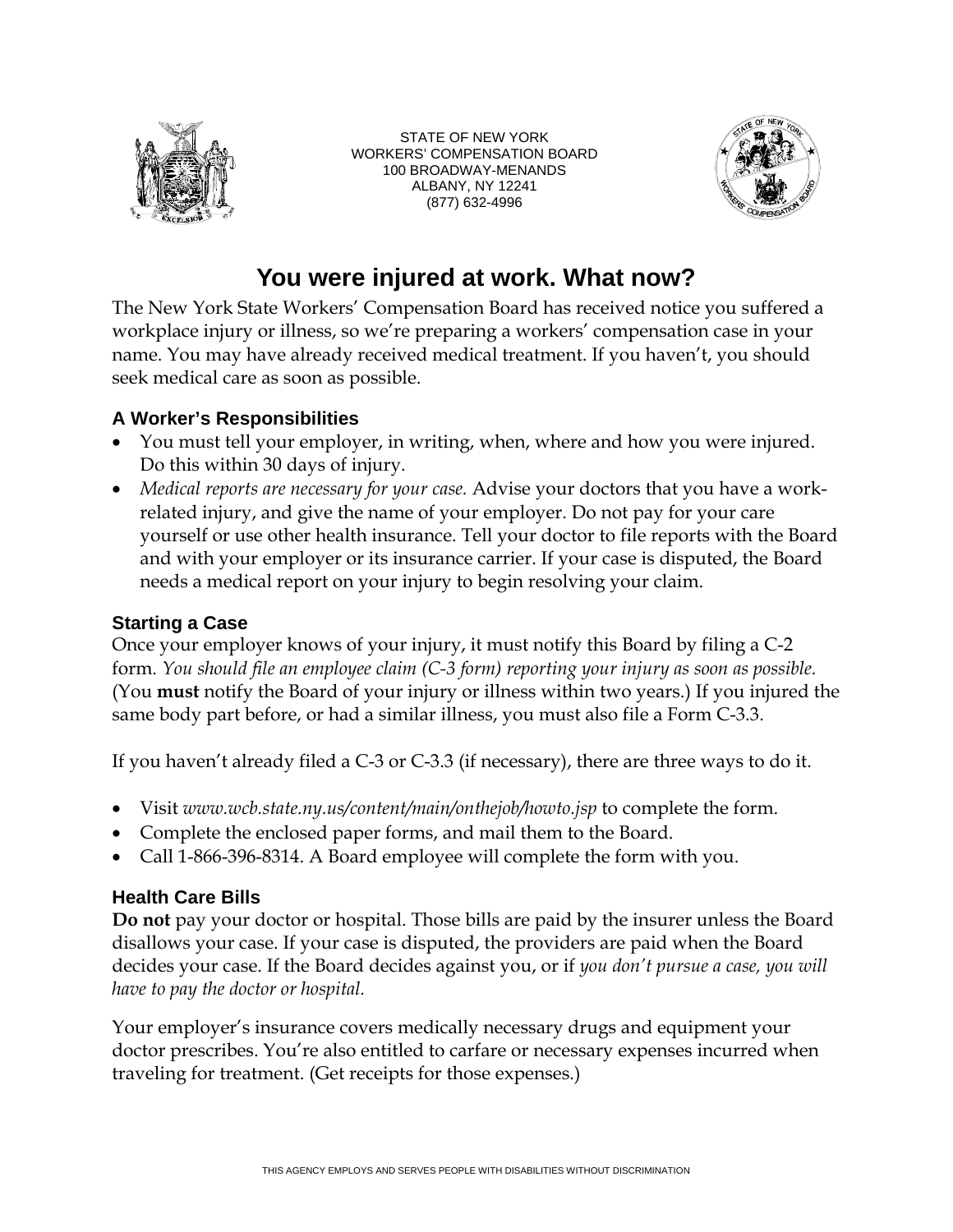Generally, you can choose any doctor authorized by the Board. You can also use occupational health clinics. However, if your employer's insurer has a preferred provider organization to provide care for workers' compensation injuries, you must get your initial treatment from those providers. If that insurer also has a pharmacy or diagnostic network, you must get service within these networks. If the carrier uses these networks, it must also tell you its service providers and how to use them.

## **Benefits for Lost Wages**

You are entitled to a portion of your lost wages if your injury affects you in one or more ways:

- 1. It keeps you from work for more than seven days;
- 2. Part of your body is permanently disabled;
- 3. Your pay is reduced because you now work fewer hours or do other work.

An employer or insurer can accept your claim and begin paying your lost wage benefit promptly. Sometimes, employers and carriers dispute a claim. When that occurs, the Board strives to resolve most cases within 90 days.

You may hire an attorney or licensed representative, who can be helpful with complex or disputed claims, but it isn't required. The Board sets their fees and they will be deducted from your lost wages award. You or your family should not pay anything directly to your attorney or licensed representative.

If your case is disputed, you may receive disability benefits while the case is heard. You'd pay them back out of your lost wages award. To get a DB-450 form, visit *www.wcb.state.ny.us/content/main/forms/db450.pdf* or a Board office, or call (800) 353-3092.

## **Help is Available**

People sometimes need help getting back to work. Your employer may have a *return to work* program that can get you back to work in light duty or an alternative position while you heal. An injury can also cause family or financial problems. The Workers' Compensation Board has rehabilitation counselors and social workers to help. Call (877) 632-4996 for more assistance.

## **What's Next?**

Your employer or its insurance carrier will contact you if your claim is accepted. When that happens, your treatment will be paid and lost wage benefits begin. If your case is challenged, the Board will notify you about resolving the case. If more information is necessary, the Board will contact you and tell you how to file it.

| <b>Workers' Compensation Board</b>      | (877) 632-4996 | General Information@wcb.state.ny.us |  |  |  |
|-----------------------------------------|----------------|-------------------------------------|--|--|--|
| <b>Disability Benefits</b>              | (800)353-3092  | www.WCB.State.NY.US                 |  |  |  |
| NYS Bar Association Lawyer              | (800)342-3661  | Ir@nysba.org.                       |  |  |  |
| <b>Referral and Information Service</b> |                |                                     |  |  |  |

### **Important Contact Information**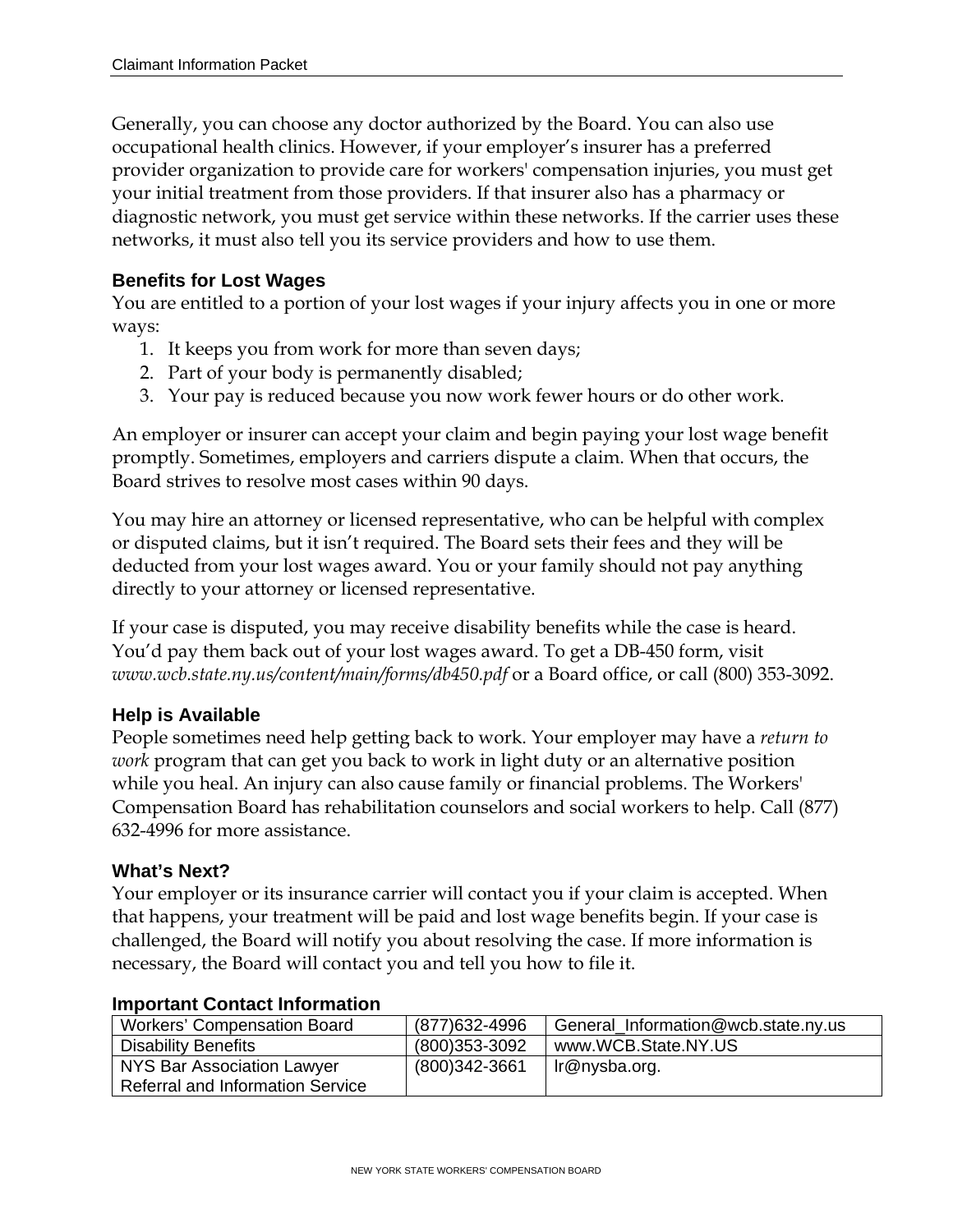

## **Employee Claim**  *State of New York - Workers' Compensation Board*  **C-3**

Fill out this form to apply for workers' compensation benefits because of a work injury or work-related illness. Type or print neatly. This form may also be filled out on-line at www.wcb.state.ny.us

|  | <b>WCB Case Number (if you know it):</b>                                                                                                                                                                                                                                                                                               |                                                                                                                                                    | <u> 1980 - Andrea Andrew Maria (b. 1980)</u> | print nearly. This form may also be mica out on mic at www.web.state.my.as.                   |                                                                                                                                                                                                                       |          |          |  |
|--|----------------------------------------------------------------------------------------------------------------------------------------------------------------------------------------------------------------------------------------------------------------------------------------------------------------------------------------|----------------------------------------------------------------------------------------------------------------------------------------------------|----------------------------------------------|-----------------------------------------------------------------------------------------------|-----------------------------------------------------------------------------------------------------------------------------------------------------------------------------------------------------------------------|----------|----------|--|
|  | A. YOUR INFORMATION (Employee)                                                                                                                                                                                                                                                                                                         |                                                                                                                                                    |                                              |                                                                                               | 2. Date of Birth: $\frac{1}{2}$                                                                                                                                                                                       |          |          |  |
|  | 1. Name: <u>First MICKEL And MICKEL And MICKEL And MICKEL And MICKEL And MICKEL And MICKEL And MICKEL And MICKEL And MICKEL AND MICKEL AND MICKEL AND MICKEL AND MICKEL AND MICKEL AND MICKEL AND MICKEL AND MICKEL AND MICKEL A</u>                                                                                                   |                                                                                                                                                    |                                              | $\overline{\text{Last}}$                                                                      |                                                                                                                                                                                                                       |          |          |  |
|  | 3. Mailing address: <u>Number and Street/PO Box</u>                                                                                                                                                                                                                                                                                    |                                                                                                                                                    |                                              | City                                                                                          | State                                                                                                                                                                                                                 | Zip Code |          |  |
|  |                                                                                                                                                                                                                                                                                                                                        |                                                                                                                                                    |                                              |                                                                                               |                                                                                                                                                                                                                       |          |          |  |
|  |                                                                                                                                                                                                                                                                                                                                        | 7. Will you need a translator if you have to attend a Board hearing? $\Box$ Yes $\Box$ No If yes, for what language?<br><b>B. YOUR EMPLOYER(S)</b> |                                              |                                                                                               |                                                                                                                                                                                                                       |          |          |  |
|  |                                                                                                                                                                                                                                                                                                                                        |                                                                                                                                                    |                                              |                                                                                               |                                                                                                                                                                                                                       |          |          |  |
|  |                                                                                                                                                                                                                                                                                                                                        |                                                                                                                                                    |                                              | $\overline{C}$ ity                                                                            |                                                                                                                                                                                                                       | State    | Zip Code |  |
|  |                                                                                                                                                                                                                                                                                                                                        |                                                                                                                                                    |                                              |                                                                                               |                                                                                                                                                                                                                       |          |          |  |
|  |                                                                                                                                                                                                                                                                                                                                        |                                                                                                                                                    |                                              |                                                                                               |                                                                                                                                                                                                                       |          |          |  |
|  | C. YOUR JOB on the date of the injury or illness                                                                                                                                                                                                                                                                                       |                                                                                                                                                    |                                              | 7. Did you lose time from work at the other employment(s) as a result of your injury/illness? | $\Box$ Yes<br>$\Box$ No                                                                                                                                                                                               |          |          |  |
|  |                                                                                                                                                                                                                                                                                                                                        |                                                                                                                                                    |                                              |                                                                                               |                                                                                                                                                                                                                       |          |          |  |
|  | 2. What types of activities did you normally perform at work?<br>2. What types of activities did you normally perform at work?                                                                                                                                                                                                         |                                                                                                                                                    |                                              |                                                                                               |                                                                                                                                                                                                                       |          |          |  |
|  | 3. Was your job? (check one)<br>$\Box$ Full Time<br>Part Time<br>$\Box$ Seasonal<br>$\Box$ Volunteer<br>Other: the contract of the contract of the contract of the contract of the contract of the contract of the contract of the contract of the contract of the contract of the contract of the contract of the contract of the con |                                                                                                                                                    |                                              |                                                                                               |                                                                                                                                                                                                                       |          |          |  |
|  |                                                                                                                                                                                                                                                                                                                                        |                                                                                                                                                    |                                              |                                                                                               |                                                                                                                                                                                                                       |          |          |  |
|  |                                                                                                                                                                                                                                                                                                                                        |                                                                                                                                                    |                                              |                                                                                               | 6. Did you receive lodging or tips in addition to your pay? $\Box$ Yes $\Box$ No If yes, describe: $\Box$ No If yes are not an analyzed the system in an addition to your pay? $\Box$ Yes $\Box$ No If yes, describe: |          |          |  |
|  | <b>D. YOUR INJURY OR ILLNESS</b><br><b>PM</b><br>AM                                                                                                                                                                                                                                                                                    |                                                                                                                                                    |                                              |                                                                                               |                                                                                                                                                                                                                       |          |          |  |
|  | 3. Where did the injury/illness happen? (e.g., 1 Main Street, Pottersville, at the front door)<br>2. Where did the injury/illness happen? (e.g., 1 Main Street, Pottersville, at the front door)                                                                                                                                       |                                                                                                                                                    |                                              |                                                                                               |                                                                                                                                                                                                                       |          |          |  |
|  | 4. Was this your usual work location? $\Box$ Yes $\Box$ No                                                                                                                                                                                                                                                                             |                                                                                                                                                    |                                              |                                                                                               |                                                                                                                                                                                                                       |          |          |  |
|  |                                                                                                                                                                                                                                                                                                                                        |                                                                                                                                                    |                                              |                                                                                               |                                                                                                                                                                                                                       |          |          |  |
|  |                                                                                                                                                                                                                                                                                                                                        |                                                                                                                                                    |                                              |                                                                                               |                                                                                                                                                                                                                       |          |          |  |
|  |                                                                                                                                                                                                                                                                                                                                        |                                                                                                                                                    |                                              |                                                                                               |                                                                                                                                                                                                                       |          |          |  |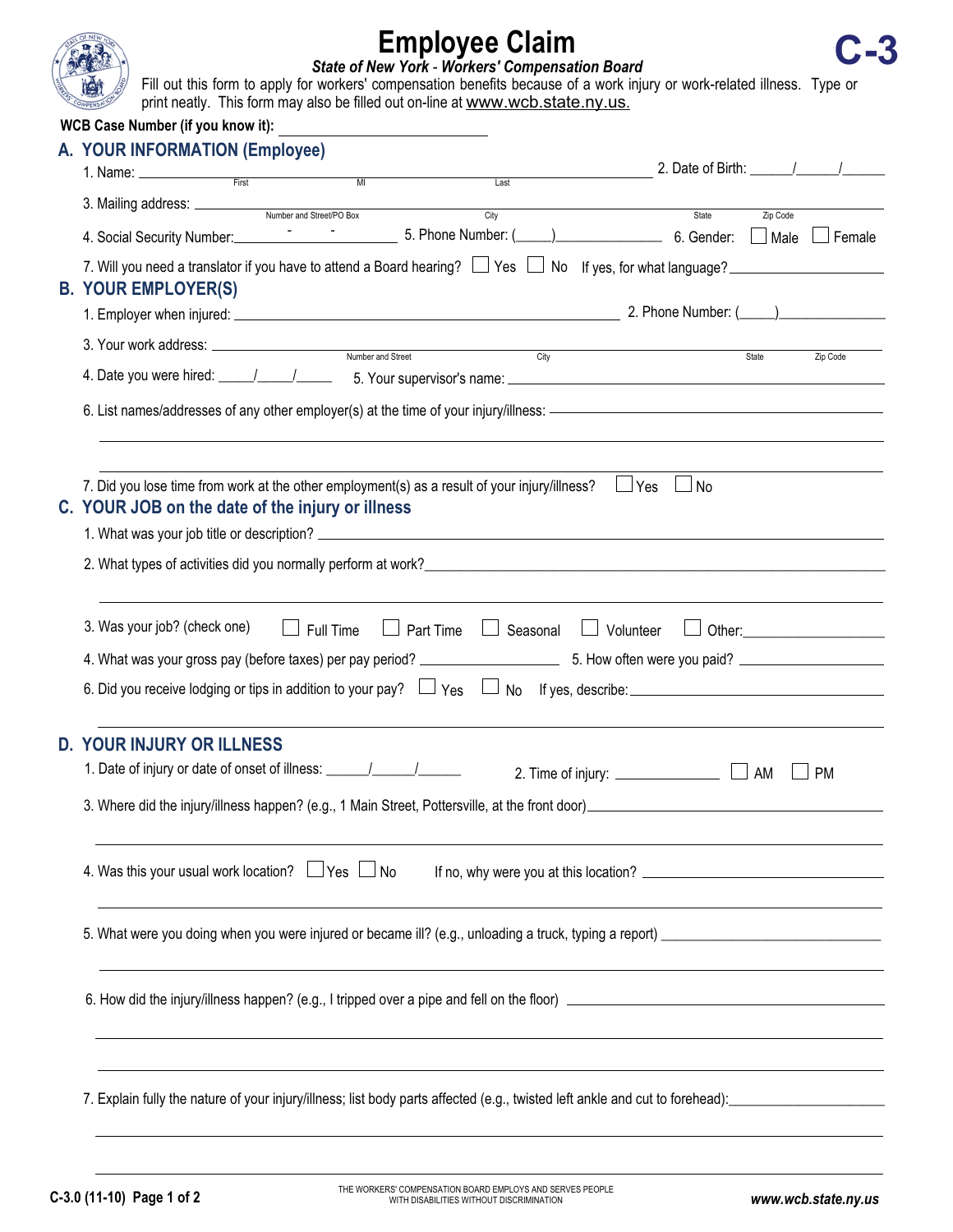| YOUR NAME:<br>First                                     | $\overline{M}$                                                                                                                                                           | DATE OF INJURY/ILLNESS: \[\]                                                                                                                                                                                                      |  |  |  |  |  |
|---------------------------------------------------------|--------------------------------------------------------------------------------------------------------------------------------------------------------------------------|-----------------------------------------------------------------------------------------------------------------------------------------------------------------------------------------------------------------------------------|--|--|--|--|--|
| <b>D. YOUR INJURY OR ILLNESS continued</b>              | Last                                                                                                                                                                     |                                                                                                                                                                                                                                   |  |  |  |  |  |
|                                                         | 8. Was an object (e.g., forklift, hammer, acid) involved in the injury/illness? □Yes □No If yes, what? □                                                                 |                                                                                                                                                                                                                                   |  |  |  |  |  |
| your vehicle<br>If yes, $\Box$                          | 9. Was the injury the result of the use or operation of a licensed motor vehicle?<br>$\Box$ employer's vehicle<br>other vehicle                                          | $\Box$ Yes $\Box$ No                                                                                                                                                                                                              |  |  |  |  |  |
|                                                         |                                                                                                                                                                          |                                                                                                                                                                                                                                   |  |  |  |  |  |
|                                                         | 10. Have you given your employer (or supervisor) notice of injury/illness?                                                                                               | 」Yes __ No<br>$\Box$ orally $\Box$ in writing                                                                                                                                                                                     |  |  |  |  |  |
|                                                         |                                                                                                                                                                          |                                                                                                                                                                                                                                   |  |  |  |  |  |
| <b>E. RETURN TO WORK</b>                                |                                                                                                                                                                          |                                                                                                                                                                                                                                   |  |  |  |  |  |
|                                                         | 1. Did you stop work because of your injury/illness? $\Box$ Yes, on what date? _____/_____/_____                                                                         | No, skip to Section F.                                                                                                                                                                                                            |  |  |  |  |  |
|                                                         | 2. Have you returned to work? $\Box$ Yes $\Box$ No If yes, on what date? $\Box$                                                                                          | $\Box$ regular duty $\Box$ limited duty                                                                                                                                                                                           |  |  |  |  |  |
|                                                         | 3. If you have returned to work, who are you working for now? $\Box$ Same employer                                                                                       | $\Box$ New employer<br>$\Box$ Self employed                                                                                                                                                                                       |  |  |  |  |  |
|                                                         | F. MEDICAL TREATMENT FOR THIS INJURY OR ILLNESS                                                                                                                          |                                                                                                                                                                                                                                   |  |  |  |  |  |
|                                                         | 1. What was the date of your first treatment? __________________________________                                                                                         | None received (skip to question F-5)                                                                                                                                                                                              |  |  |  |  |  |
| 2. Were you treated on site? $\Box$ Yes $\Box$ No       |                                                                                                                                                                          |                                                                                                                                                                                                                                   |  |  |  |  |  |
| Doctor's office                                         | 3. Where did you receive your first off site medical treatment for your injury/illness?<br>□ Clinic/Hospital/Urgent Care                                                 | $\Box$ Emergency Room<br>$\Box$ none received<br>Hospital Stay over 24 hours                                                                                                                                                      |  |  |  |  |  |
|                                                         |                                                                                                                                                                          |                                                                                                                                                                                                                                   |  |  |  |  |  |
| 4. Are you still being treated for this injury/illness? | $\Box$ Yes $\Box$ No<br>Give the name and address of the doctor(s) treating you for this injury/illness:                                                                 |                                                                                                                                                                                                                                   |  |  |  |  |  |
|                                                         |                                                                                                                                                                          | Phone Number: (                                                                                                                                                                                                                   |  |  |  |  |  |
|                                                         | 5. Do you remember having another injury to the same body part or a similar illness? $\Box$ Yes                                                                          | $\Box$ No                                                                                                                                                                                                                         |  |  |  |  |  |
|                                                         | If yes, were you treated by a doctor? $\Box$ Yes $\Box$ No<br>you and COMPLETE AND FILE FORM C-3.3 TOGETHER WITH THIS FORM:                                              | If yes, provide the names and addresses of the doctor(s) who treated                                                                                                                                                              |  |  |  |  |  |
|                                                         | 6. Was the previous injury/illness work related? $\Box$ Yes $\Box$<br>l No<br>If ves, were you working for the same employer that you work for now? $\Box$ Yes $\Box$ No |                                                                                                                                                                                                                                   |  |  |  |  |  |
|                                                         |                                                                                                                                                                          | I am hereby making a claim for benefits under the Workers' Compensation Law. My signature affirms that the information I am providing is true<br>and accurate to the best of my knowledge and belief.                             |  |  |  |  |  |
|                                                         |                                                                                                                                                                          | Any person who knowingly and with INTENT TO DEFRAUD presents, causes to be presented, or prepares with knowledge or belief that it will be presented to, or by an insurer, or self-insurer, any information containing any FAL    |  |  |  |  |  |
|                                                         |                                                                                                                                                                          |                                                                                                                                                                                                                                   |  |  |  |  |  |
|                                                         |                                                                                                                                                                          |                                                                                                                                                                                                                                   |  |  |  |  |  |
|                                                         |                                                                                                                                                                          | increased a local construction and belief, formed after an inquiry reasonable under the circumstances, that the allegations and other factual<br>matters asserted above have evidentiary support, or are likely to have evidentia |  |  |  |  |  |
|                                                         |                                                                                                                                                                          |                                                                                                                                                                                                                                   |  |  |  |  |  |
|                                                         |                                                                                                                                                                          |                                                                                                                                                                                                                                   |  |  |  |  |  |
|                                                         |                                                                                                                                                                          |                                                                                                                                                                                                                                   |  |  |  |  |  |

| 10180., 11611y. 11        |  |
|---------------------------|--|
| C-3.0 (11-10) Page 2 of 2 |  |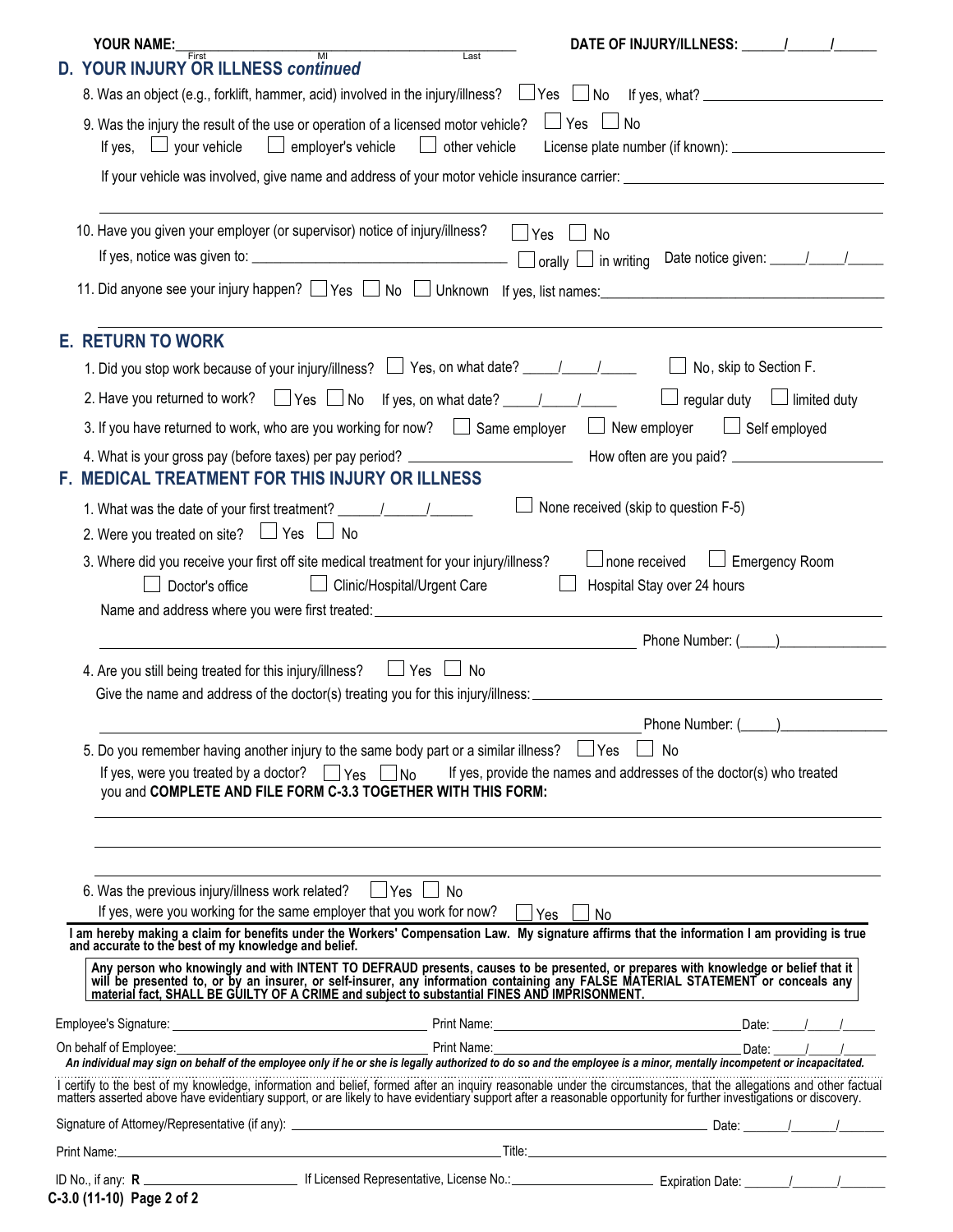

### WCB Case No. *(if you know it):*

**To Claimant:** If you received treatment for a *previous* injury to the same body part or for an illness similar to the one described in your current Claim, fill out this form. This form allows the health care providers you list below to release health care information about your previous injury/ illness to your employer's workers' compensation insurer. The federal HIPAA law (Health Insurance Portability and Accountability Act of 1996) says you have a right to get a copy of this form. If you do not understand this form, talk to your legal representative. If you do not have a legal representative, the Advocate for Injured Workers at the Workers' Compensation Board can help you. Call: 800-580-6665.

**To Health Care Provider:** A **copy** of this HIPAA-compliant release allows you to disclose health information. If you send records to the employer's workers' compensation insurer in response to this release, also mail copies to the Claimant's legal representative. (If no legal representative is listed below, send copies to the Claimant.) Health care providers who release records must follow New York state law and HIPAA.

| This release is:                             |                                                                                                                                                                                                                                                                                                                          | This form does NOT allow your health care provider(s)                                                      |                     |
|----------------------------------------------|--------------------------------------------------------------------------------------------------------------------------------------------------------------------------------------------------------------------------------------------------------------------------------------------------------------------------|------------------------------------------------------------------------------------------------------------|---------------------|
|                                              | • Voluntary. Your health care provider(s) must give you the same care,<br>payment terms, and benefits, whether you sign this form or not.                                                                                                                                                                                | to release the following types of information:                                                             |                     |
| describe below.                              | • Limited. It gives your health care provider(s) permission to release only<br>those health records that are related to the previous illness/condition you                                                                                                                                                               | ● HIV-related information                                                                                  |                     |
| or disallowed and all appeals are exhausted. | • Temporary. It ends when your current claim for compensation is established                                                                                                                                                                                                                                             | ● Psychotherapy notes                                                                                      |                     |
| medical records already provided.            | • Revocable. You can cancel this release at any time. To cancel, send a letter<br>to the health care provider(s) listed on this form. Also, send a copy of your<br>letter to your employer's workers' compensation insurer and the Workers'<br>Compensation Board. Note: You may not cancel this release with respect to | • Alcohol/Drug treatment<br>• Mental Health treatment (unless you check below)                             |                     |
| workers' compensation insurer.               | • For records only. It gives your health care provider(s) listed on this form<br>permission to send copies of your health care records to your employer's                                                                                                                                                                | • Verbal information (your health care providers may not discuss your health care information with anyone) |                     |
|                                              | Any medical records released will become part of your workers' compensation file and are confidential under the Workers' Compensation Law.                                                                                                                                                                               |                                                                                                            |                     |
| A. YOUR INFORMATION (Claimant)               |                                                                                                                                                                                                                                                                                                                          |                                                                                                            |                     |
|                                              |                                                                                                                                                                                                                                                                                                                          |                                                                                                            |                     |
|                                              |                                                                                                                                                                                                                                                                                                                          |                                                                                                            |                     |
|                                              |                                                                                                                                                                                                                                                                                                                          |                                                                                                            |                     |
|                                              | 6. Current injury/illness, including all body parts injured:<br>Sand Process Commerce Commerce Commerce Commerce Commerce Commerce Commerce Commerce Commerce Commerce Commer                                                                                                                                            |                                                                                                            |                     |
|                                              |                                                                                                                                                                                                                                                                                                                          |                                                                                                            |                     |
|                                              | Check here if you allow your health care provider(s) to release mental health care information.                                                                                                                                                                                                                          |                                                                                                            |                     |
|                                              | B. YOUR HEALTH CARE PROVIDER(S) (List all health care providers who treated you for a previous injury to the same body part or similar<br>illness. If more than 2 providers attach their contact information to this form.)                                                                                              |                                                                                                            |                     |
|                                              |                                                                                                                                                                                                                                                                                                                          |                                                                                                            |                     |
|                                              |                                                                                                                                                                                                                                                                                                                          |                                                                                                            |                     |
|                                              |                                                                                                                                                                                                                                                                                                                          |                                                                                                            |                     |
|                                              |                                                                                                                                                                                                                                                                                                                          |                                                                                                            |                     |
| С.                                           | READ AND SIGN BELOW. I hereby request that the health care provider(s) listed above give my employer's workers' compensation<br>insurer copies of all health records related to any previous injury/illness, to all body parts, described above.                                                                         |                                                                                                            |                     |
|                                              | Claimant's signature (ink only -- use blue ballpoint pen, if possible.)                                                                                                                                                                                                                                                  | Date                                                                                                       |                     |
|                                              | If the claimant is unable to sign, the person signing on his/her behalf must fill out and sign below:                                                                                                                                                                                                                    |                                                                                                            |                     |
| Your name                                    | Relationship to Claimant                                                                                                                                                                                                                                                                                                 | Signature (ink only -- use blue ballpoint pen, if possible.)                                               | Date                |
|                                              |                                                                                                                                                                                                                                                                                                                          |                                                                                                            |                     |
| C-3.3 (12-09)                                | Versión en español al reverso de la forma.                                                                                                                                                                                                                                                                               |                                                                                                            | www.wcb.state.ny.us |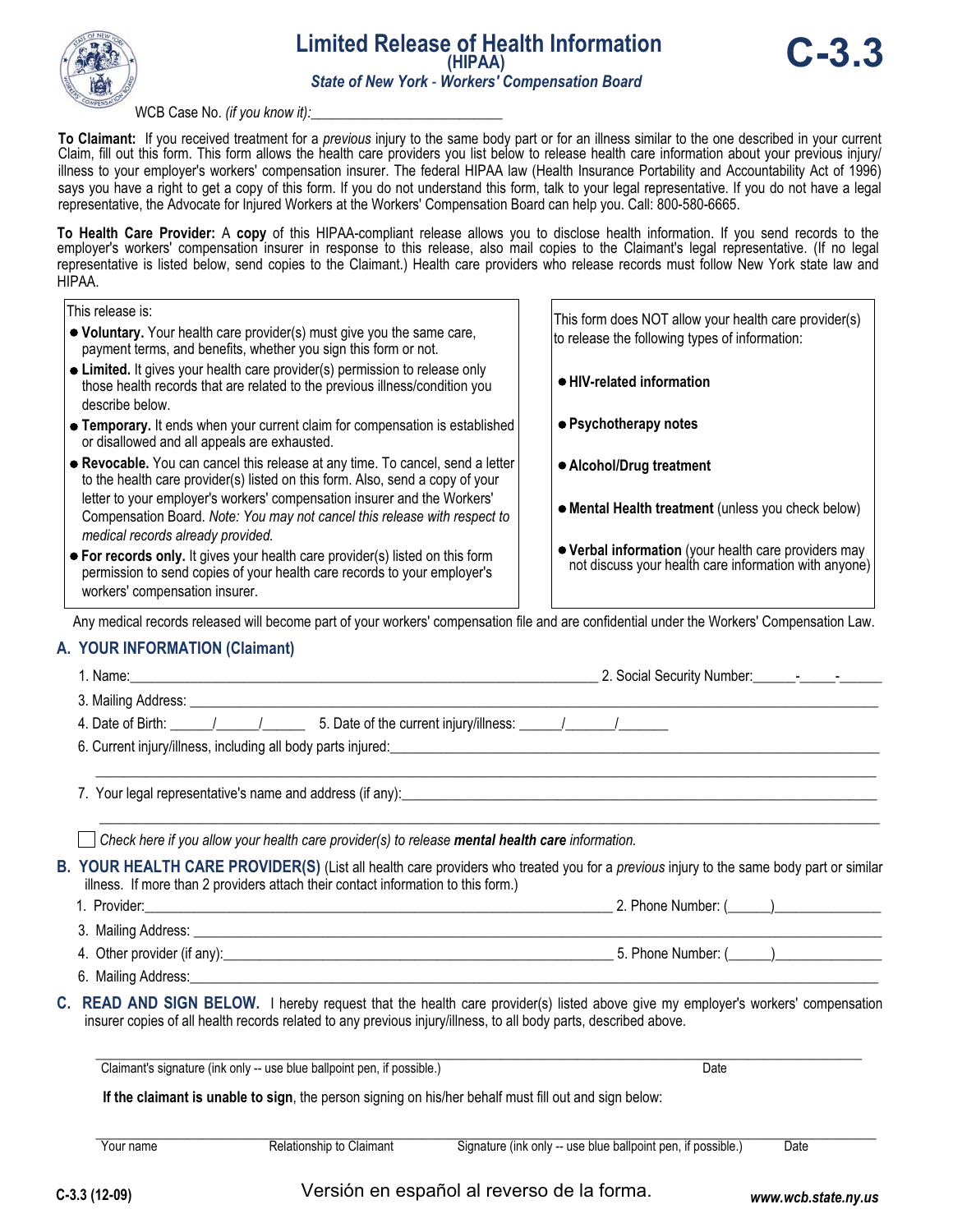

# **Divulgación limitada de información sobre la salud (HIPAA)**



### *Estado de NuevaYork - Junta de Compensación Obrera (WCB)*

WCB Case No. (if you know it) (Número de caso WCB *[si lo sabe])*

Al reclamante: Si usted recibió tratamiento por una lesión anterior en la misma parte del cuerpo o por una enfermedad similar a la que motiva ahora su reclamación, complete este formulario. Este formulario les permite a lo a la compañía de seguros de compensación obrera de su empleador la información sobre su salud relacionada con su lesión/enfermedad anterior. La Ley federal HIPAA (Ley de portabilidad y responsabilidad del seguro de salud de 1996) establece que usted tiene derecho a recibir una copia de este formulario. Si no comprende este formulario, hable con su representante legal. Si no tiene un representante legal, el

Representante de los obreros lesionados de la Junta de Compensación Obrera puede ayudarlo. Llame al 800-580-6665.<br>Al proveedor de salud: Una copia de esta divulgación, redactada según lo que establece la ley HIPAA, le perm salud. Si envía los registros al asegurador de compensación obrera del empleador en respuesta a la presente divulgación, también debe enviar por correo copias al representante legal del reclamante. (Si a continuación no se especifica un representante legal, envíe las copias al reclamante). Los proveedores de salud que divulgan los registros deben cumplir con las leyes del estado de Nueva York y la HIPAA.

Esta divulgación es:

- **Voluntaria.** Su(s) proveedor(es) de salud deben otorgarle la misma atención, condiciones de pago y beneficios, independientemente de que usted firme este formulario o no.
- **Limitada.** Le otorga a su(s) proveedor(es) de salud permiso para divulgar únicamente los registros médicos que se relacionen con la enfermedad/ afección anterior que usted describe a continuación.
- **Temporal.** Termina cuando se otorgue o desestime su actual reclamación de compensación y se hayan agotado todas las apelaciones.
- **Revocable.** Usted puede cancelar esta divulgación en cualquier momento. Para hacerlo, envíe una carta al (a los) proveedor(es) de salud que se indican en este formulario. Además, envíe una copia de su carta a la compañía de seguros de compensación obrera de su empleador y a la Junta de Compensación Obrera. *Nota: No podrá cancelar esta divulgación en lo que se refiere a registros médicos que ya se hayan provisto.*
- **Solamente para registros.** Le otorga a su(s) proveedor(es) de salud que se indica(n) en este formulario permiso para enviar copias de sus registros de salud a la compañía de seguros de compensación obrera de su empleador.

Este formulario NO autoriza a su(s) proveedor(es) de salud a divulgar los siguientes tipos de información:

- **Información relacionada con el VIH**
- **Notas de terapia psicológica**
- **Tratamientos por abuso de alcohol o drogas**
- **Tratamiento de salud mental** (a menos que usted lo indique a continuación)
- **Información verbal** (sus doctores no pueden hablar con nadie sobre su información de salud)

Los registros médicos divulgados se incorporarán a su expediente de compensación obrera y son confidenciales conforme a la Ley de compensación obrera.

CONTESTA LAS SIGUIENTES PREGUNTAS, EN INGLÉS SI ES POSIBLE, EN LOS ESPACIOS PROVISTOS Y FIRMA AL FRENTE DE LA FORMA.

### **A. YOUR INFORMATION (Claimant) INFORMACIÓN PERSONAL (Reclamante)**

- 1. Name (Nombre) 2. Social Security Number (Número de seguro social)
- 3. Mailing Address (Dirección postal)
- 4. Date of Birth (Fecha de nacimiento) 5. Date of the current injury/illness (Fecha de la lesión/enfermedad actual)
- 6. Current injury/illness, including all body parts injured (Descripción de la lesión/enfermedad actual, incluyendo todas las partes del cuerpo lesionadas)
- 7. Your legal representative's name and address (if any) (Nombre y dirección de su representante legal [si corresponde]) Check here if you allow your health provider(s) to release **mental health care** information. (Marque aquí si autoriza a su(s) proveedor(es) de  *salud a divulgar información sobre tratamientos de salud mental.)*

**B. YOUR HEALTH CARE PROVIDERS** (List all health care providers who treated you for a *previous* injury to the same body part or similar illness. If more than 2 providers, attach their contact information to this form.

 **SU(S) PROVEEDOR(ES) DE SALUD** (Enumere todos los proveedores de salud que le han tratado por lesiones previas a las mismas areas del cuerpo ó por enfermedades semejantes.Si son más de 2 proveedores, adjunte su información de contacto a este formulario.) 1. Provider (Proveedor de salud) 2. Phone Number (Nº de teléfono)

- 3. Mailing Address (Dirección postal)
- 4. Other provider (if any) (Otro proveedor [si corresponde]) 5. Phone Number (Nº de teléfono)
- 6. Mailing Adress (Dirección postal)

**C. READ AND SIGN BELOW** I hereby request that the health care provider(s) listed above give my employer's workers' compensation insurer copies of all health records related to any previous injury/illness, to all body part CONTINUACIÓN. Por la presente solicito que los proveedores de salud aquí enumerados le provean al asegurador de compensación obrera de mi patrono copias de todos los records médicos relacionados a cualquier lesión/enfermed

If the claimant is unable to sign, the person signing on his/her behalf must fill out and sign below: (Si el reclamante no puede firmar, la persona que firme el formulario en su nombre y representación debe llenar y firmar

Claimant's signature (Firma del reclamante ) use solo tinta - preferiblemente azul Date (Fecha) xxxxxxxxxxxxxxxxxxxxxxxxxxxxxxxxxxxxxxxxxxxxxxxxxxxxxxxxxxxxxxxxxxxxxxxxxxxxxxxxxxxxxxxxxxxxxxxxxxxxxxxxxx

xxxxxxxxxxxxxxxxxxxxxxxxxxxxxxxxxxxxxxxxxxxxxxxxxxxxxxxxxxxxxxxxxxxxxxxxxxxxxxxxxxxxxxxxxxxxxxxxxxxxxxxxxx

Your name (Su nombre) Relationship to Claimant (Relación con el reclamante) Signature(Firma) Date(Fecha)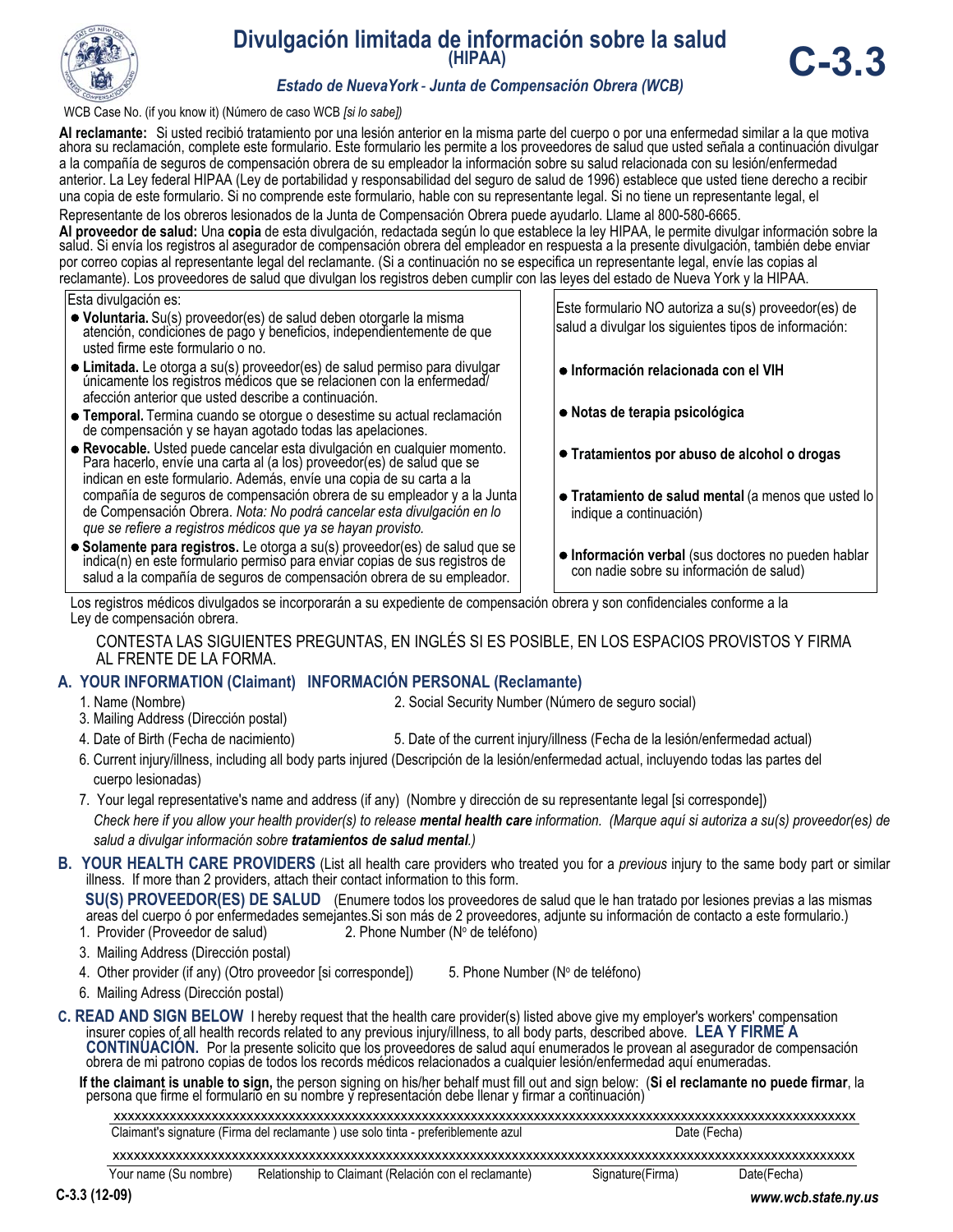## **Instructions for Completing Form C-3, "Employee Claim"**

Please complete this form and send it to your local Workers' Compensation Board district office (DO) to apply for workers' compensation benefits. The addresses are listed at the bottom of these instructions. If you need additional help in completing this form, contact the Workers' Compensation Board at **1-877-632-4996. You may also fill this form out online at: http:// www.wcb.state.ny.us/**

### **If you do not have or know your Workers' Compensation Board Case Number, please leave this field blank. It is not required to process your claim. Remember to enter your name and the date of your injury/illness on the top of page two.**

### **Section A - Your Information (Employee):**

- **Item 1:** Enter your full name, including first name, middle initial, and last name.
- **Item 2:** Enter your date of birth in month/day/year format. Include the four digit year.
- **Item 3:** Enter your mailing address, including P.O. Box, if applicable, city or town, state, and Zip code.
- **Item 4:** Enter your Social Security Number. This is very important to help service your claim faster.
- **Item 5:** Indicate the primary contact phone number, including area code. This may include a cell phone number.
- **Item 6:** Indicate your gender (Male or Female).
- **Item 7:** Board hearings are conducted in English. If you will need a translator to understand the proceeding, the Board will provide one. Check Yes and indicate the language needed.

### **Section B - Your Employer(s):**

- **Item 1:** Indicate the employer you were working for at the time you were injured or became ill.
- **Item 2:** Enter the phone number for this employer, either a primary contact number or the number for your supervisor.
- **Item 3:** Enter the employer's address, including P.O. Box, if applicable, city or town, state, and Zip code.
- **Item 4:** Indicate the date you were hired by this employer.
- **Item 5:** Enter your direct supervisor's name, whom you report to on a regular basis.
- **Item 6:** If you have more than one job, please indicate the names and addresses of all other employers you work for besides the one you were injured at. Please attach a separate sheet if you need more room.
- **Item 7:** Check Yes if you lost time from any of your other jobs as a result of your injury or illness; otherwise, check No.

### **Section C - Your Job on the Date of the Injury or Illness:**

- **Item 1:** Indicate your current job title or job description (e.g., warehouse worker).
- **Item 2:** Indicate your typical work activities for this job (e.g., keeping inventory, unloading trucks, etc.).
- **Item 3:** Check the type of job you had.
- **Item 4:** Enter your gross pay (before taxes) per pay period.
- **Item 5:** Indicate how often you received a paycheck (weekly, bi-weekly, etc.).
- **Item 6:** Indicate if you received any tips or lodging in addition to your regular pay. If you did, describe them.

### **Section D - Your Injury or Illness:**

- **Item 1:** Enter the date when you were injured or the first date you noticed you became ill. Enter the date in month/day/year format. Include the four digit year. If this is an illness or occupational disease, then skip item 2.
- **Item 2:** Enter the time when the injury occurred. Check whether it was AM or PM.
- **Item 3:** Indicate the location where the injury/illness occurred, including the address of the building and the physical location in the building where the injury/illness happened.
- **Item 4:** Check whether this was your normal work location. If it was not, explain why you were at this location.
- **Item 5:** Describe in detail what you were doing at the time of the injury/illness (e.g., unloading boxes from a truck by hand). This explains the events leading up to the injury.
- **Item 6:** Describe in detail how the injury/illness occurred (e.g., I was lifting a heavy box off a truck). This should include all people and events involved in the injury/illness.
- **Item 7:** Indicate fully the nature and extent of your injury/illness, including all body parts injured. Be as specific as possible. (e.g., I strained my back trying to lift a heavy box. It hurts to bend over or hold even lighter objects now.)
- **Item 8:** Indicate if some object was involved in the accident OTHER THAN a licensed motor vehicle. Other objects may include a tool (e.g., hammer), a chemical (e.g., acid), machinery (e.g., forklift or drill press), etc.
- **Item 9:** Indicate if a licensed motor vehicle was involved in the accident. If so, check if the motor vehicle involved was yours, your employer's, or a third party's. Include the license plate number (if known). If your vehicle was involved, fill out the name and address of your automobile liability insurance carrier.
- **Item 10:** Check if you gave your employer or supervisor notice of your injury or illness. If so, indicate who you gave notice to as well as if it was orally or in writing. Include the date you gave notice.
- **Item 11:** Check if anyone else saw the injury happen. If anyone did see it, include their name(s).

### **Section E - Return to Work:**

**Item 1:** If you stopped working as a result of your work-related injury/illness, check Yes and indicate on what date you stopped working. If you have not stopped working, check No and skip to the next section.